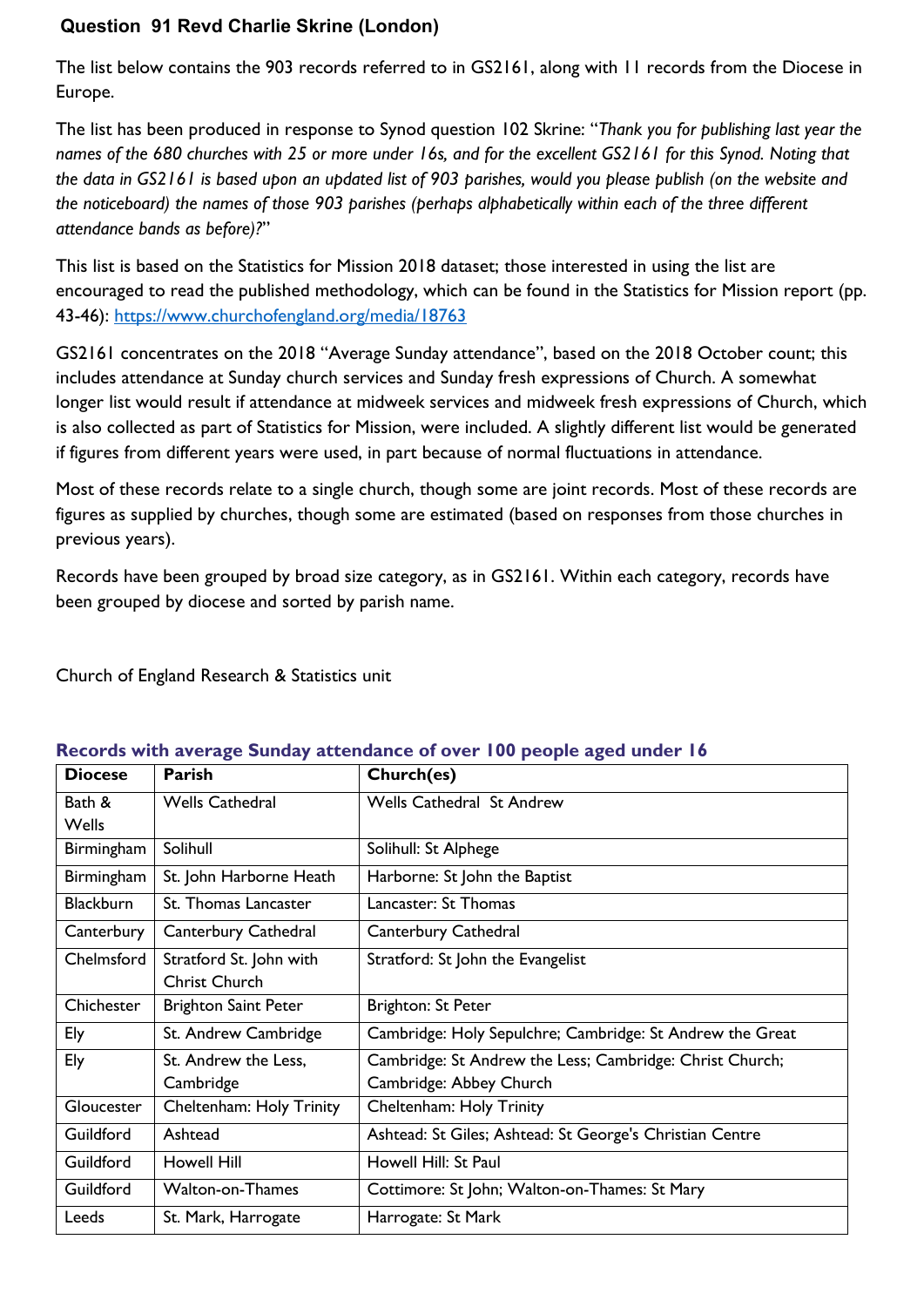| Liverpool  | Childwall                                     | Childwall: All Saints                                                     |
|------------|-----------------------------------------------|---------------------------------------------------------------------------|
| Liverpool  | Much Woolton                                  | Much Woolton: St Peter                                                    |
| London     | All Souls Langham Place                       | St Marylebone: St Peter; Portman Square: St Paul; All Soul's              |
|            |                                               | Clubhouse; All Souls Langham Place                                        |
| London     | Chelsea St. Luke and                          | Christ Church Chelsea; St Luke Chelsea                                    |
|            | <b>Christ Church</b>                          |                                                                           |
| London     | Hampstead West End                            | <b>Emmanuel Hampstead</b>                                                 |
|            | Emmanuel                                      |                                                                           |
| London     | Holy Trinity w St Paul,                       | Holy Trinity Brompton; St Paul Onslow Square; St Augustine<br>Queens Gate |
|            | Onslow Sq and St<br>Augustine, Sth Kensington |                                                                           |
| London     | St. Barnabas Woodside                         | St Barnabas Woodside Park                                                 |
|            | Park                                          |                                                                           |
| London     | St. Paul's Cathedral                          | St. Paul's Cathedral                                                      |
| Manchester | Holy Trinity at Rusholme                      | Rusholme: Holy Trinity; Fallowfield: Trinity Community Church;            |
|            |                                               | Rusholme: Trinity Community Church                                        |
| Manchester | Saint Bartholomew,                            | Westhoughton: St Bartholomew; Chequerbent: St Thomas; The                 |
|            | Westhoughton                                  | Hoskers: St George                                                        |
| Manchester | St. Mary, High Crompton                       | High Crompton: St Mary                                                    |
| Manchester | St. Peter, Halliwell                          | Halliwell: St Peter; Barrow Bridge Mission; Johnson Fold: St              |
|            |                                               | Andrew; Smithills Hall Chapel                                             |
| Manchester | Tonge-cum-Alkrington                          | Tonge-cum-Alkrington: St Michael                                          |
|            | Saint Michael                                 |                                                                           |
| Oxford     | <b>Great Chesham</b>                          | New Town: Emmanuel; Tyler's Hill: St George; Ashley Green: St             |
|            |                                               | John the Evangelist; Chesham: St Mary the Virgin; Bellingdon: St          |
|            |                                               | John; Waterside: Christ Church                                            |
| Oxford     | Oxford St. Aldate                             | Oxford: St Aldate                                                         |
| Oxford     | Oxford, St. Ebbe with                         | Oxford: St Ebbe                                                           |
|            | Holy Trinity and St. Peter-                   |                                                                           |
| Oxford     | le-Bailey<br>St. Andrew and St. Mary          | Maidenhead: St Andrew & St Mary Magdalene                                 |
|            | Magdalen, Maidenhead                          |                                                                           |
| Oxford     | St. Andrew, Oxford                            | Oxford: St Andrew                                                         |
| Oxford     | St. James, Gerrards Cross                     | Fulmer: St James; Gerrard's Cross: St James                               |
|            | with St. James Fulmer                         |                                                                           |
| Oxford     | The Grey Friars, Reading                      | Reading: Greyfriars                                                       |
| Oxford     | Warfield                                      | Warfield: St Michael the Archangel; Priestwood: St Andrew                 |
| Rochester  | <b>Sevenoaks</b>                              | Sevenoaks: St Nicholas                                                    |
| Salisbury  | St. Mary Longfleet                            | Longfleet: St Mary                                                        |
| Sheffield  | <b>Christ Church Fulwood</b>                  | Fulwood: Christ Church                                                    |
| Southwark  | Reigate                                       | Reigate: St Mary Magdalene                                                |
| Southwark  | St. Saviour w All Hallows                     | Southwark Cathedral                                                       |
|            | Southwark                                     |                                                                           |
| Southwark  | Wandsworth, St Michael                        | Wandsworth: St Michael & All Angels, Southfields; Wandsworth: St          |
|            | and All Angels with St                        | Stephen; Ackroydon Community Church                                       |
|            | Stephen                                       |                                                                           |
| Southwark  | Wimbledon: Emmanuel                           | Wimbledon: Emmanuel Proprietary Chapel                                    |
|            | Proprietary Chapel                            |                                                                           |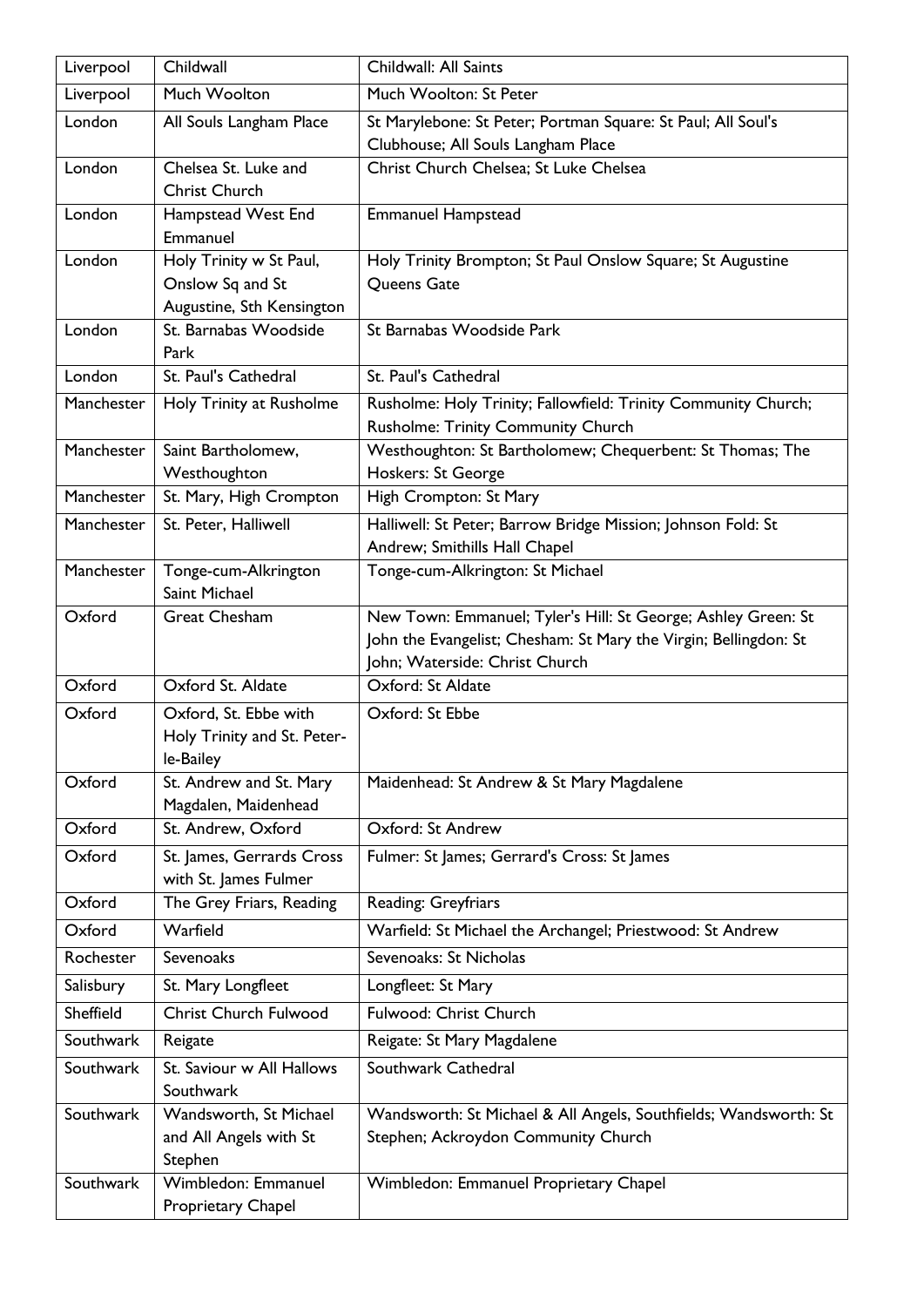| St.Albans | Harpenden              | Harpenden: All Saints; Kinsbourne Green: St Mary; Harpenden: St |
|-----------|------------------------|-----------------------------------------------------------------|
|           |                        | <b>Nicholas</b>                                                 |
| York      | St. John Newland, Hull | Hull, Newland: St John; Riverside Church; Dunswell: St Faith's  |
|           |                        | <b>Mission Church</b>                                           |

## **Records with average Sunday attendance of 51-100 people aged under 16**

| <b>Diocese</b>   | Parish                                                             | Church(es)                                                                                                                            |
|------------------|--------------------------------------------------------------------|---------------------------------------------------------------------------------------------------------------------------------------|
| Bath & Wells     | Bath St. Bartholomew                                               | Bath: St Bartholomew                                                                                                                  |
| Bath & Wells     | Bath, Weston, All Saints                                           | Bath, Weston: All Saints                                                                                                              |
| Bath & Wells     | Clevedon Christchurch                                              | Clevedon: Christchurch                                                                                                                |
| Bath & Wells     | Combe Down                                                         | Foxhill: St Andrew; Combe Down: Holy Trinity                                                                                          |
| Bath & Wells     | St Paul Weston-super-Mare                                          | Weston-super-Mare: St Paul                                                                                                            |
| Bath & Wells     | Trull                                                              | <b>Trull: All Saints</b>                                                                                                              |
| Birmingham       | <b>Harborne</b>                                                    | Harborne: St Peter                                                                                                                    |
| Birmingham       | Knowle                                                             | Knowle: St John the Baptist & St Laurence & St<br>Anne                                                                                |
| Birmingham       | St. Francis, Bournville                                            | <b>Bournville: St Francis</b>                                                                                                         |
| Birmingham       | St. Luke, Birmingham                                               | Birmingham: St Luke's Gt Colmore Street;<br>Birmingham: St Luke's Gas Street                                                          |
| <b>Blackburn</b> | <b>Brindle</b>                                                     | Brindle: St James                                                                                                                     |
| <b>Blackburn</b> | Leyland                                                            | Leyland: St Andrew                                                                                                                    |
| <b>Blackburn</b> | St. Bartholomew Ewood                                              | Blackburn: St Bartholomew (Ewood)                                                                                                     |
| <b>Blackburn</b> | St. John The Baptist Broughton                                     | Fulwood: St Peter; Fulwood: St Martin; Broughton:<br>St John the Baptist                                                              |
| <b>Blackburn</b> | Whittle-le-woods                                                   | Clayton Brook: Community Church; Whittle-le-<br>Woods: St John the Evangelist                                                         |
| <b>Bristol</b>   | Christ Church with Emmanuel, Clifton                               | Clifton: Christ Church                                                                                                                |
| <b>Bristol</b>   | <b>Emmanuel Bristol</b>                                            | <b>Emmanuel Bristol</b>                                                                                                               |
| <b>Bristol</b>   | <b>Stoke Gifford</b>                                               | Stoke Gifford: St Michael                                                                                                             |
| Canterbury       | Jersey: St Paul Chapelry*                                          | Jersey: St Paul Chapelry                                                                                                              |
| Chelmsford       | All Saints Woodford Wells                                          | Woodford Wells: All Saints; Woodford Wells: St<br>Andrew                                                                              |
| Chelmsford       | Cathedral Church of St. Mary the<br>Virgin, St. Peter and St. Cedd | <b>Chelmsford Cathedral</b>                                                                                                           |
| Chelmsford       | Chingford                                                          | Chingford: All Saints; Chingford: St Peter & St Paul                                                                                  |
| Chelmsford       | <b>Grays Thurrock</b>                                              | Chafford Hundred: All Saints (LEP); West<br>Thurrock: St. Clements; Grays: St Peter & St Paul;<br>Little Thurrock: St Mary the Virgin |
| Chelmsford       | Loughton St. Mary                                                  | Loughton: St Mary the Virgin                                                                                                          |
| Chelmsford       | St. John, Colchester                                               | Colchester: St John the Evangelist                                                                                                    |
| Chelmsford       | St. Luke Cranham Park                                              | Cranham Park: St Luke; Cranham Park: Moor Lane<br>Church                                                                              |
| Chelmsford       | St. Mary with Christ Church,<br>Wanstead                           | Wanstead: Christ Church; Wanstead: St Mary                                                                                            |
| Chelmsford       | St. Peter, Harold Wood                                             | Harold Wood: St Peter                                                                                                                 |
| Chelmsford       | Walthamstow                                                        | Walthamstow: St Mary                                                                                                                  |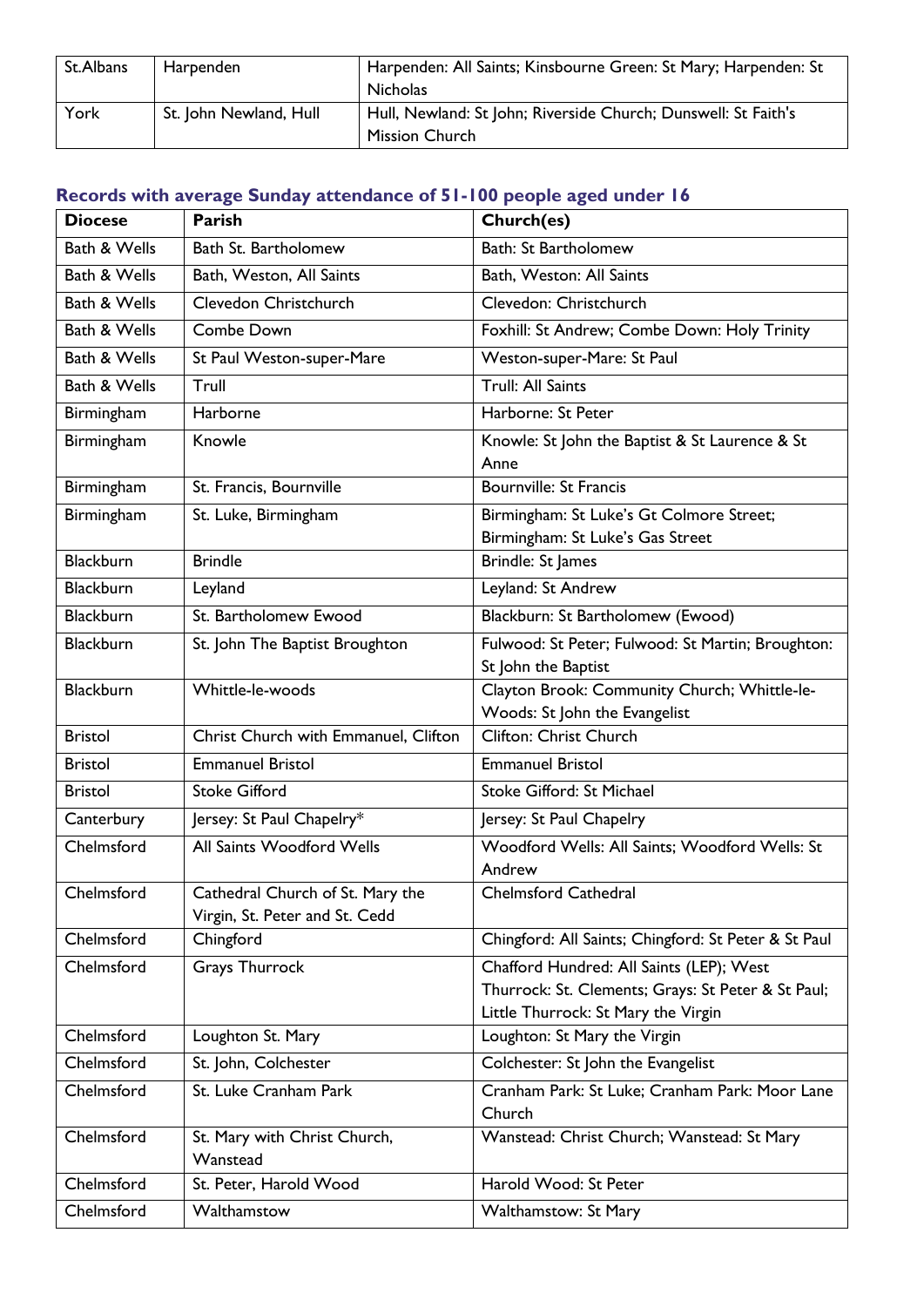| Chester    | Bebington                            | Bebington: St Andrew; Townfield Church (St.                            |
|------------|--------------------------------------|------------------------------------------------------------------------|
|            |                                      | Andrew's School, Townfield)                                            |
| Chester    | <b>Bowdon</b>                        | Bowdon: St Mary the Virgin; Bowdon: St Luke                            |
| Chester    | Cheadle                              | Cheadle: St Cuthbert; Cheadle: St Mary                                 |
| Chester    | Heswall                              | Heswall: St Peter; Heswall: Church of the Good                         |
|            |                                      | Shepherd                                                               |
| Chester    | St. George Poynton                   | Poynton: St George; Higher Poynton: St Martin                          |
| Chester    | St. Mary Magdalene Ashton upon       | Ashton-upon-Mersey: St Mary Magdalene; Sale                            |
|            | Mersey                               | <b>West Community Church</b>                                           |
| Chester    | St. Saviour, Oxton                   | Oxton: St Saviour; Noctorum: St Andrew                                 |
| Chester    | Whitegate, St. Mary                  | Whitegate: St Mary                                                     |
| Chichester | All Saints, Crowborough              | Crowborough: All Saints                                                |
| Chichester | All Souls, Eastbourne                | Eastbourne: All Souls                                                  |
| Chichester | Bishop Hannington Memorial Church,   | Hove: Holy Cross; Goldstone Church Plant; Hove:                        |
|            | Hove                                 | Bishop Hannington Memorial Church                                      |
| Chichester | <b>Broadwater</b>                    | Broadwater: St Mary; Broadwater: St Stephen;                           |
| Chichester | Crawley, Saint John the Baptist      | Broadwater: Queen Street Church Centre<br>Crawley: St John the Baptist |
|            |                                      |                                                                        |
| Chichester | Holy Trinity Hastings                | Hastings: Holy Trinity                                                 |
| Chichester | Horsham                              | Horsham: St Mary the Virgin                                            |
| Chichester | Lindfield                            | Lindfield: All Saints                                                  |
| Chichester | The Point Church Fresh Expression    | <b>The Point</b>                                                       |
| Coventry   | St. Paul Leamington Priors           | Leamington Priors: St Paul                                             |
| Derby      | Fairfield                            | Fairfield: St Peter                                                    |
| Durham     | All Saints Preston upon Tees         | Preston-on-Tees: All Saints                                            |
| Durham     | Chester-le-Street                    | Chester-le-Street: St Mary & St Cuthbert                               |
| Ely        | Ely                                  | Ely: St Mary                                                           |
| Ely        | Holy Trinity Cambridge               | Cambridge: Holy Trinity                                                |
| Ely        | St. Barnabas, Cambridge              | Cambridge: St Barnabas                                                 |
| Europe     | <b>Brussels</b>                      | <b>Brussels</b>                                                        |
| Europe     | Leipzig                              | Leipzigf                                                               |
| Europe     | Utrecht                              | Groningen; Zwolle; Holy Trinity Utrecht;                               |
|            |                                      | Amersfoort                                                             |
| Exeter     | Charles with St. Matthias Plymouth   | <b>Plymouth: St Matthias</b>                                           |
| Exeter     | Cullompton                           | <b>Cullompton: St Andrew</b>                                           |
| Exeter     | <b>Exeter Network Church</b>         | <b>Exeter Network Church</b>                                           |
| Exeter     | <b>Holy Trinity Exeter</b>           | <b>Exeter Holy Trinity</b>                                             |
| Exeter     | St. Andrew Plymouth                  | Plymouth: St Andrew                                                    |
| Exeter     | St. Leonard with Holy Trinity Exeter | Exeter: St Leonard                                                     |
| Gloucester | Churchdown                           | Churchdown: St Andrew; Churchdown: St                                  |
|            |                                      | <b>Bartholomew</b>                                                     |
| Gloucester | St. Paul Cheltenham                  | Cheltenham: St Paul                                                    |
| Guildford  | <b>Christ Church Woking</b>          | Woking: Christ Church                                                  |
| Guildford  | Egham                                | Egham: St John the Baptist                                             |
| Guildford  | <b>Emmanuel Stoughton</b>            | Stoughton: Emmanuel                                                    |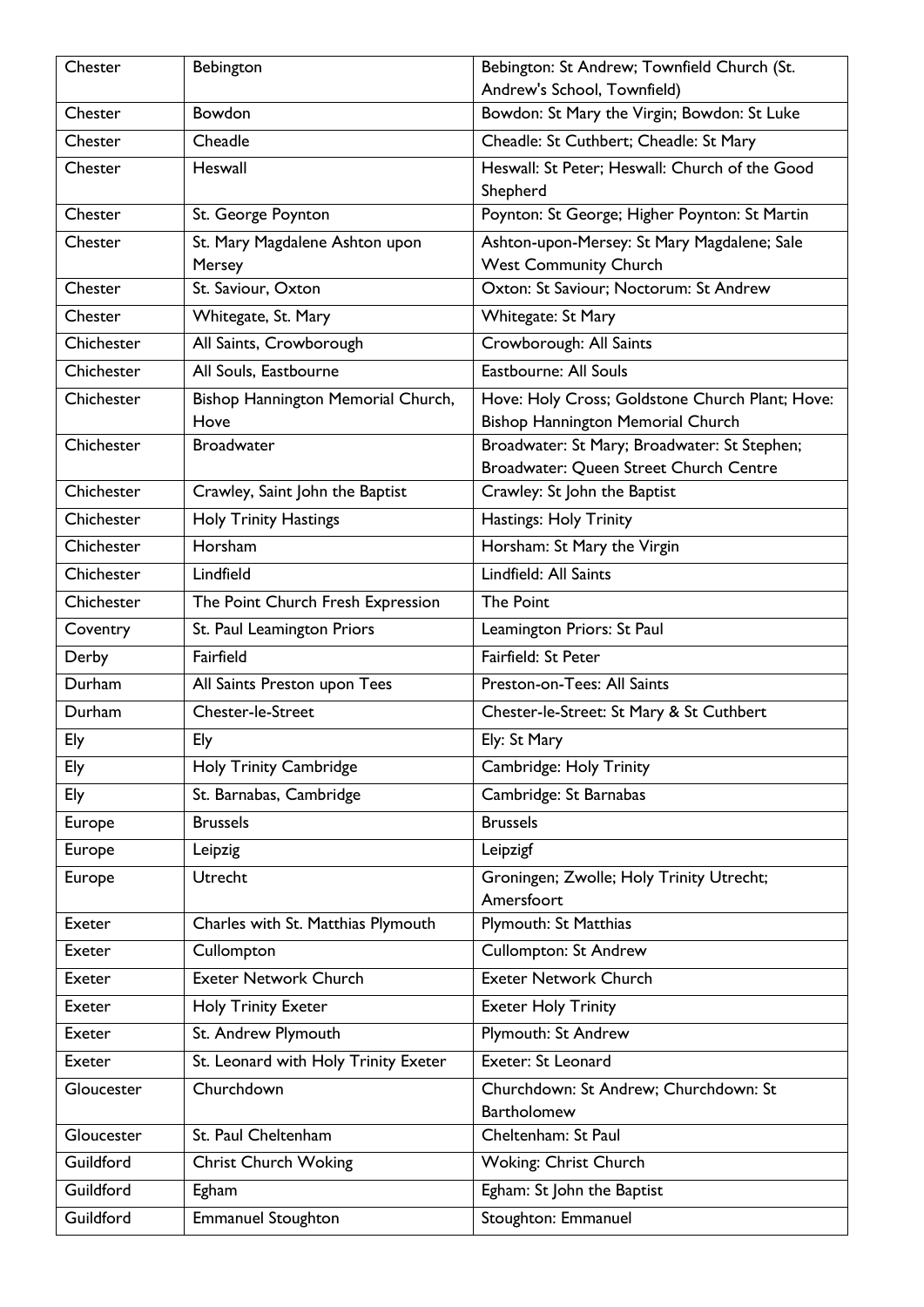| Guildford | <b>Guildford Cathedral</b>                                                                                 | <b>Guildford Cathedral</b>                               |
|-----------|------------------------------------------------------------------------------------------------------------|----------------------------------------------------------|
| Guildford | Guildford St. Saviour                                                                                      | Guildford: St Saviour                                    |
| Guildford | Holy Trinity, Claygate                                                                                     | Claygate: Holy Trinity                                   |
| Guildford | Pyrford                                                                                                    | Pyrford: St Nicholas; Pyrford: Church of the Good        |
|           |                                                                                                            | Shepherd; Wisley Church                                  |
| Guildford | St. Peter Farnborough                                                                                      | North Farnborough: St Peter                              |
| Leeds     | <b>Bilton</b>                                                                                              | Harrogate: St Luke; Bilton: St John the Evangelist       |
| Leeds     | <b>Bilton With Harrogate</b>                                                                               | High Harrogate: Christ Church                            |
| Leeds     | Holbeck                                                                                                    | Holbeck: St Luke the Evangelist                          |
| Leeds     | Meanwood                                                                                                   | Meanwood: Holy Trinity                                   |
| Leeds     | St. Peter, High Harrogate                                                                                  | High Harrogate: St Peter                                 |
| Leicester | Hinckley                                                                                                   | Hinckley: The Assumption of St Mary                      |
| Leicester | Holy Trinity w St John the Divine,<br>Leicester                                                            | Leicester: Holy Trinity w St John the Divine             |
| Lincoln   | Grantham                                                                                                   | Grantham: St Wulfram                                     |
| Lincoln   | Lincoln, Saint Peter in Eastgate with<br>Saint Margaret in the Close                                       | Lincoln: St Peter-in-Eastgate                            |
| Lincoln   | Lincoln, St. Swithin                                                                                       | Lincoln: St Swithin                                      |
| Lincoln   | St. George with St. Paul Stamford                                                                          | Stamford: St George                                      |
| Liverpool | Aigburth: St Anne                                                                                          | Aigburth: St Anne                                        |
| Liverpool | Grassendale                                                                                                | Grassendale: St Mary the Virgin                          |
| Liverpool | St. Mary, West Derby                                                                                       | West Derby: St Mary                                      |
| Liverpool | St. Matthew and St. James, Mossley Hill                                                                    | Mossley Hill: St Matthew & St James                      |
| London    | All Souls St. Margarets-on-Thames                                                                          | All Souls St Margaret-on-Thames                          |
| London    | <b>Christ Church Enfield</b>                                                                               | <b>Christ Church Cockfosters</b>                         |
| London    | Ealing                                                                                                     | Grace Church Ealing; St Mary Ealing                      |
| London    | <b>Fulham</b>                                                                                              | All Saints Fulham                                        |
| London    | Laleham                                                                                                    | All Saints Laleham                                       |
| London    | Poplar                                                                                                     | St Nicholas, Aberfeldy; All Saints: Poplar               |
| London    | Saint John the Baptist, Hampton Wick                                                                       | St John the Baptist: Hampton Wick                        |
| London    | Saint Mary Abbots, Kensington                                                                              | St Mary Abbots Kensington                                |
| London    | <b>St Luke Homerton Terrace</b>                                                                            | <b>St Luke Homerton Terrace</b>                          |
| London    | St. Helen, Bishopsgate with St. Andrew<br>Undershaft and St. Ethelburga,<br>Bishopsgate and St. Martin Out | St Andrew Undershaft; St Helen Bishopsgate               |
| London    | St. Martin Kensal Rise                                                                                     | Kensal Rise: St Martin                                   |
| London    | St. Mary, Bryanston Square with St.<br>Mark, Marylebone                                                    | St Mary Bryanston Square; St Mark Old<br>Marylebone Road |
| London    | St. Marylebone with Holy Trinity, St.<br>Marylebone                                                        | St Marylebone                                            |
| London    | St. Michael, Highgate                                                                                      | St Michael Highgate                                      |
| London    | St. Paul Ealing                                                                                            | <b>St Paul West Ealing</b>                               |
| London    | St. Paul, Hammersmith                                                                                      | St Paul Hammersmith                                      |
| London    | St. Peter, Pimlico with Christ Church,<br>Westminster                                                      | St Peter Eaton Square                                    |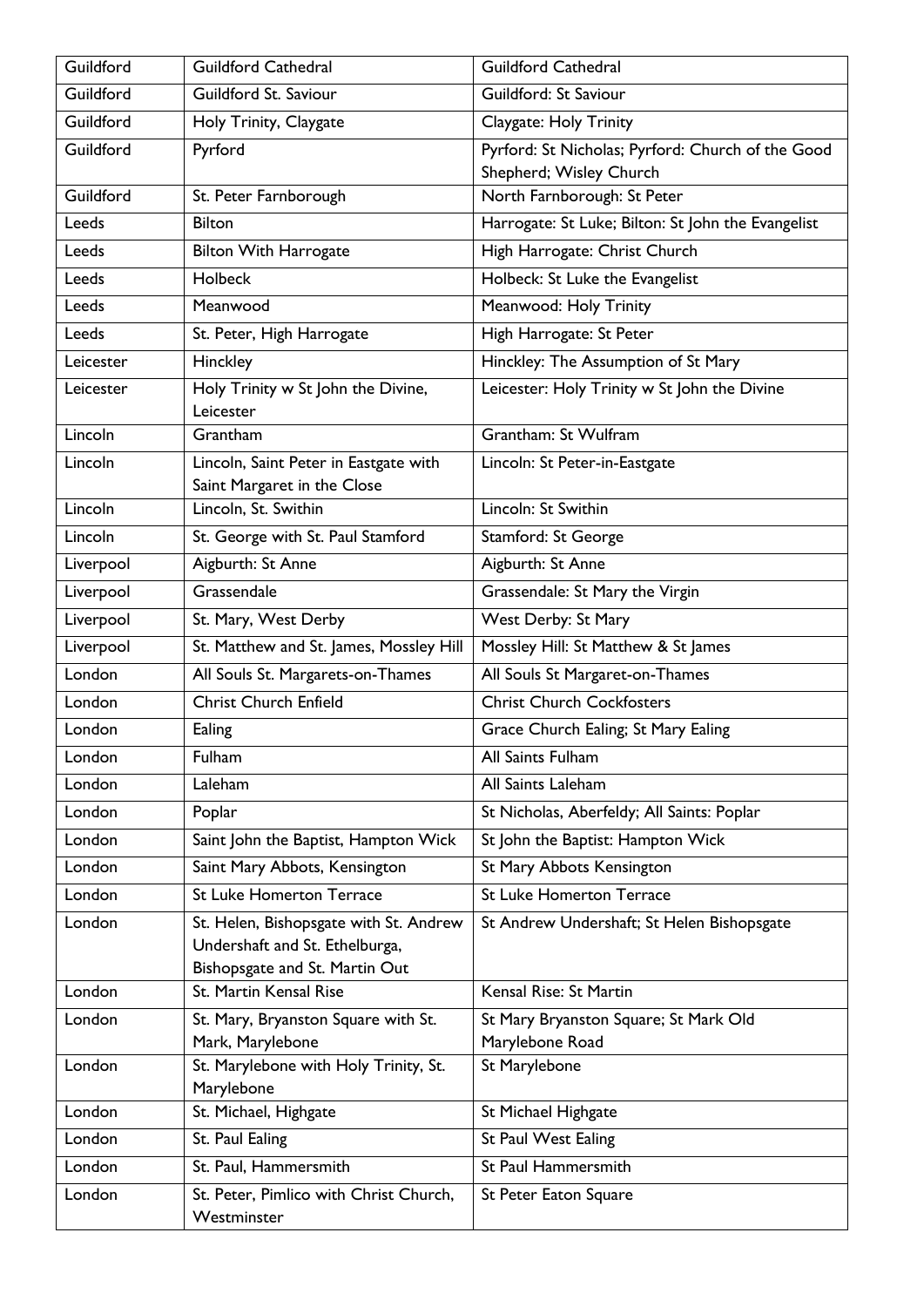| London       | St. Peter, West Harrow Harrow                        | <b>St Peter West Harrow</b>                                                    |
|--------------|------------------------------------------------------|--------------------------------------------------------------------------------|
| London       | St. Saviour, Upper Sunbury                           | St Saviour Upper Sunbury                                                       |
| London       | St. Stephen East Twickenham                          | St Stephen Twickenham; lvybridge Community<br>Church                           |
| London       | St. Stephen with All Hallows,<br>Hampstead           | St John Downshire Hill (Propietary Chapel)                                     |
| London       | St. Stephen with St. Thomas Shepherds<br><b>Bush</b> | St Stephen Shepherds Bush                                                      |
| London       | St. Thomas, Oakwood                                  | <b>St Thomas Oakwood</b>                                                       |
| London       | Sunbury                                              | St Mary Sunbury-on-Thames                                                      |
| London       | Teddington, St. Mary with St. Alban<br>the Martyr    | St Mary Teddington                                                             |
| London       | The Annunciation Bryanston-Street, St.<br>Marylebone | The Annunciation: Bryanston Street                                             |
| London       | <b>Winchmore Hill</b>                                | St Paul Winchmore Hill                                                         |
| Manchester   | Christ Church Ashton under Lyne                      | Ashton-under-Lyne: Christ Church                                               |
| Manchester   | Deane                                                | Over Hulton: St Andrew                                                         |
| Manchester   | St Clement Openshaw                                  | Openshaw: St Clement                                                           |
| Manchester   | St. James and Emmanuel Didsbury                      | Didsbury: Emmanuel; Didsbury: St James                                         |
| Manchester   | St. James, Thornham                                  | Thornham: St James                                                             |
| Manchester   | St. Mary Greenfield                                  | Greenfield: St Mary                                                            |
| Manchester   | St. Thomas, Moorside                                 | Moorside: St Thomas                                                            |
| Manchester   | Walmsley                                             | Bromley Cross: St Andrew; Walmsley: Christ<br>Church                           |
| Newcastle    | lesmond                                              | Jesmond: Clayton Memorial Church                                               |
| Newcastle    | Jesmond, Holy Trinity                                | Jesmond: Holy Trinity                                                          |
| Norwich      | Ashill Fountain of Life                              | Ashill Fountain of Life                                                        |
| Oxford       | Buckingham                                           | Buckingham: St Peter & St Paul                                                 |
| Oxford       | <b>Burford</b>                                       | Burford: St John the Baptist                                                   |
| Oxford       | Cogges                                               | Cogges: St Mary                                                                |
| Oxford       | Easthampstead                                        | Easthampstead: St Michael & St Mary Magdalene                                  |
| Oxford       | Hazlemere                                            | Hazlemere: Holy Trinity; Widmer End: The Good<br>Shepherd                      |
| Oxford       | High Wycombe Saint Andrew                            | High Wycombe: St Andrew                                                        |
| Oxford       | Newbury Saint Nicolas                                | Newbury: St Nicolas                                                            |
| Oxford       | North Abingdon                                       | Abingdon: Christ Church                                                        |
| Oxford       | Winkfield, Cranbourne and Chavey<br>Down             | Cranbourne: St Peter; Winkfield: St Mary the<br>Virgin; Chavey Down: St Martin |
| Peterborough | Kettering, Christ the King                           | Kettering: Christ the King                                                     |
| Peterborough | Peterborough Cathedral                               | Peterborough Cathedral                                                         |
| Peterborough | St. Giles, Northampton                               | Northampton: St Giles                                                          |
| Portsmouth   | Crofton                                              | Crofton: Holy Rood; Crofton: Old Church, St<br>Edmund                          |
| Portsmouth   | Harbour Church, Portsmouth                           | Harbour Church, Portsmouth                                                     |
| Portsmouth   | St. Jude Southsea                                    | Southsea: St Jude                                                              |
| Rochester    | Chislehurst                                          | Chislehurst: St Nicholas                                                       |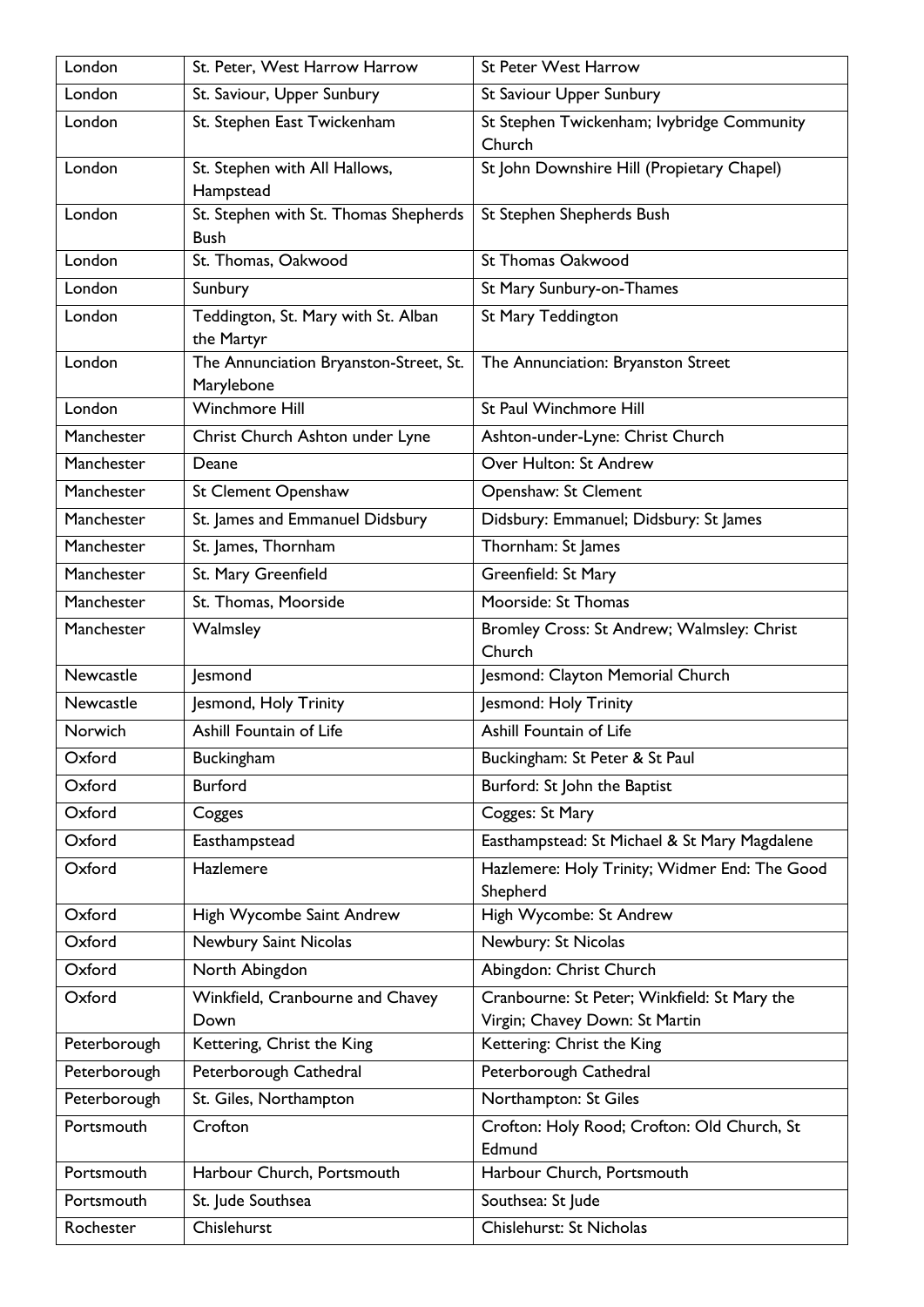| Rochester | Christ Church, Bromley                                     | <b>Bromley: Christ Church</b>                       |
|-----------|------------------------------------------------------------|-----------------------------------------------------|
| Rochester | St. John Tunbridge Wells                                   | Tunbridge Wells: St John                            |
| Rochester | St. Paul, Crofton                                          | Crofton: St Paul                                    |
| Rochester | St. Peter w Christ Church & St.                            | Southborough: St Matthew; Southborough: Christ      |
|           | Matthew Southborough & St.                                 | Church; Southborough: St Peter; Bidborough: St      |
|           | Lawrence Bidborough                                        | Lawrence                                            |
| Rochester | St. Stephen, Tonbridge                                     | Tonbridge: St Stephen; Tonbridge: St Eanswy         |
|           |                                                            | <b>Mission Church</b>                               |
| Rochester | Tonbridge                                                  | Cage Green: St Phillip; Tonbridge: St Saviour;      |
|           |                                                            | Tonbridge: St Peter & St Paul; Tonbridge: St        |
|           |                                                            | Andrew                                              |
| Rochester | Tunbridge Wells, Holy Trinity With<br><b>Christ Church</b> | Tunbridge Wells: Holy Trinity w Christ Church       |
| Salisbury | Canford Magna                                              | Canford Magna: (Dedication unknown); Canford        |
|           |                                                            | Magna: Bearwood St Barnabas; Canford Magna:         |
|           |                                                            | The Lantern                                         |
| Salisbury | <b>Fisherton Anger</b>                                     | Fisherton Anger: St Paul                            |
| Salisbury | Salisbury Cathedral                                        | Salisbury Cathedral                                 |
| Salisbury | St. Francis Salisbury                                      | Salisbury: St Francis                               |
| Sheffield | <b>Christ Church Endcliffe</b>                             | <b>Christ Church Endcliffe</b>                      |
| Sheffield | <b>Ecclesall Bierlow</b>                                   | Ecclesall: All Saints; Whirlow Chapel               |
| Sheffield | St. John the Baptist, Owlerton                             | Owlerton: St John the Baptist                       |
| Sheffield | St. Thomas, Crookes                                        | Crookes: St Thomas                                  |
| Southwark | All Saints Peckham                                         | Peckham: All Saints                                 |
| Southwark | Carshalton                                                 | <b>Carshalton: All Saints</b>                       |
| Southwark | Catford (Southend) and Downham                             | North Downham: St Mark; Downham: St Luke;           |
|           |                                                            | Catford: St John the Baptist; Downham: St           |
|           |                                                            | <b>Barnabas</b>                                     |
| Southwark | <b>Christ Church Purley</b>                                | Purley: Christ Church                               |
| Southwark | Christ Church, Surbiton Hill                               | Tolworth: Emmanuel; Surbiton Hill: Christ Church    |
| Southwark | Coulsdon                                                   | Coulsdon: St John the Evangelist                    |
| Southwark | Croydon                                                    | Waddon: St George; Croydon: St John the Baptist     |
|           |                                                            | (CROYDON MINSTER)                                   |
| Southwark | <b>Emmanuel South Croydon</b>                              | South Croydon: Emmanuel                             |
| Southwark | Herne Hill                                                 | Ruskin Park: St Saviour; Herne Hill: St Paul        |
| Southwark | Holy Trinity Redhill                                       | Redhill: Holy Trinity                               |
| Southwark | Holy Trinity, Clapham                                      | Clapham: Holy Trinity                               |
| Southwark | Horley St. Bartholomew with St.                            | Horley Row: St Wilfrid; Horley: St Francis; Horley: |
|           | Francis and St. Wilfrid                                    | St Bartholomew                                      |
| Southwark | <b>Merton Priory</b>                                       | South Wimbledon: Holy Trinity & St Peter            |
| Southwark | New Malden and Coombe                                      | New Malden: Christ Church; New Malden: St John      |
|           |                                                            | the Divine                                          |
| Southwark | Putney                                                     | Putney: St Mary; Putney: All Saints                 |
| Southwark | Richmond Holy Trinity and Christ<br>Church                 | <b>Richmond: Holy Trinity</b>                       |
| Southwark | St. Barnabas, Dulwich                                      | Dulwich: St Barnabas; Christ's Chapel of Alleyn's   |
|           |                                                            | College of God's Gift                               |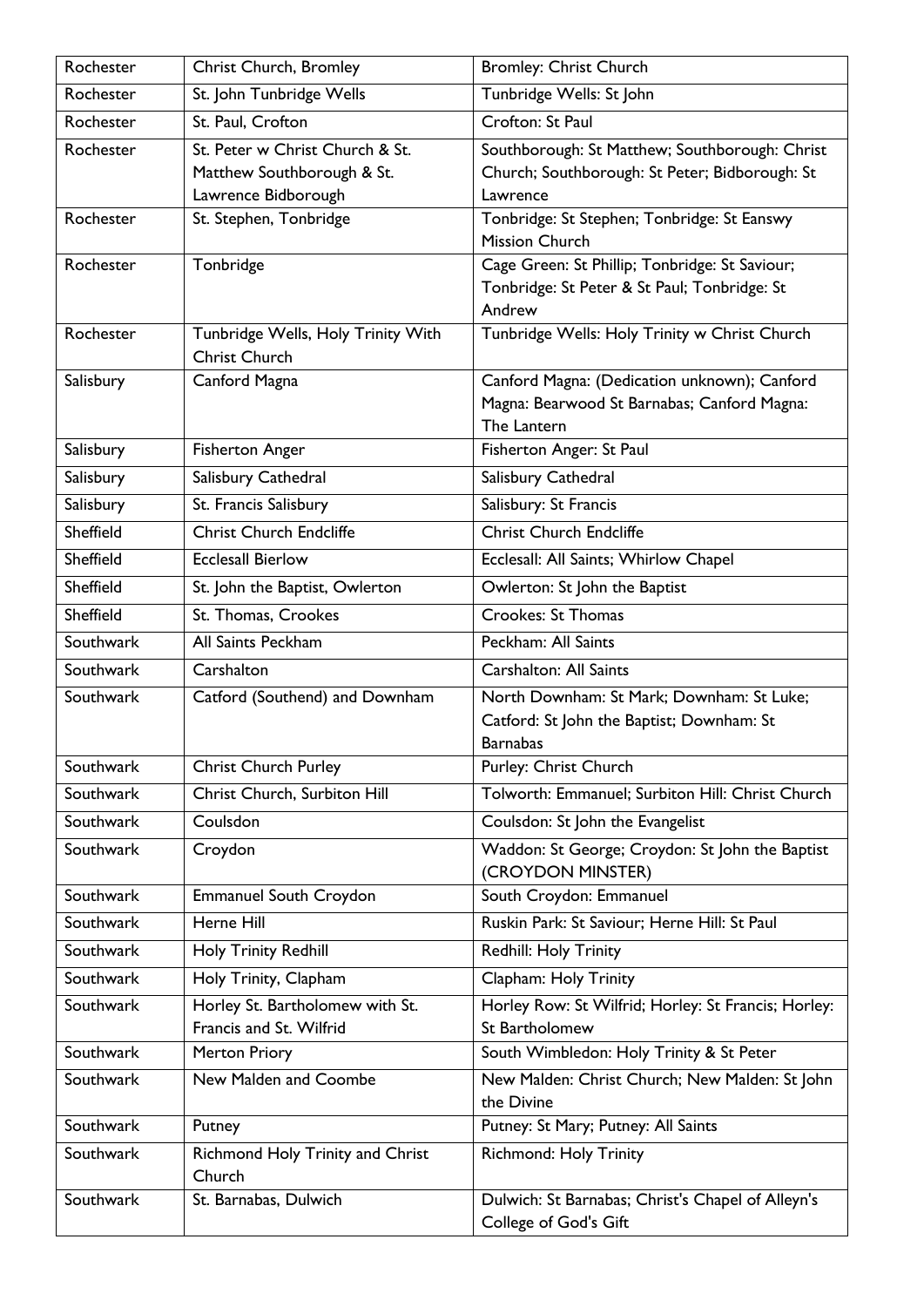| Southwark                   | St. John the Evangelist, Blackheath                 | Blackheath: St John the Evangelist                                      |
|-----------------------------|-----------------------------------------------------|-------------------------------------------------------------------------|
| Southwark                   | St. Mark, Battersea Rise                            | Battersea Rise: St Mark                                                 |
| Southwark                   | Thamesmead                                          | Thamesmead: St Paul's Ecumenical Centre                                 |
| Southwark                   | Wallington, St Patrick                              | Wallington: St Patrick                                                  |
| Southwark                   | Walworth, St. Peter                                 | <b>Walworth: St Peter</b>                                               |
| Southwark                   | Wimbledon                                           | Wimbledon: St Mary                                                      |
| St.Albans                   | Abbey Parish of St. Albans                          | <b>St Albans Cathedral</b>                                              |
| St.Albans                   | <b>Broxbourne with Wormley</b>                      | Broxbourne: St Augustine; Wormley: St Lawrence;<br>Wormley: Church Room |
| St.Albans                   | <b>Christ Church Ware</b>                           | Ware: Christ Church                                                     |
| St.Albans                   | Christ Church, Chorleywood                          | Chorleywood: Christ Church                                              |
| St.Albans                   | Hemel Hempstead                                     | Hemel Hempstead: St Mary                                                |
| St.Albans                   | Holy Trinity Lyonsdown                              | Lyonsdown: Holy Trinity                                                 |
| St.Albans                   | Leighton Buzzard                                    | Leighton Buzzard: All Saints                                            |
| St.Albans                   | Letchworth St. Paul                                 | Letchworth: St Paul                                                     |
| St.Albans                   | St. Paul, St. Albans                                | St Albans: St Paul                                                      |
| St.Edmundsbury<br>& Ipswich | Ipswich Saint John the Baptist with<br>Saint Andrew | Ipswich: St John the Baptist                                            |
| Winchester                  | <b>Bournemouth Town Centre</b>                      | Bournemouth: St Swithun (plant)                                         |
| Winchester                  | Christ Church, Winchester                           | Winchester: Christ Church                                               |
| Winchester                  | Eastrop                                             | Eastrop: St Mary                                                        |
| Winchester                  | Portswood                                           | Southampton (Highfield) Portswood: Christ<br>Church                     |
| Worcester                   | <b>Redditch Holy Trinity</b>                        | Redditch: St Stephen                                                    |
| Worcester                   | Wollaston                                           | Wollaston: St James                                                     |
| York                        | Selby                                               | Selby: St Mary & St Germain (Selby Abbey)                               |
| York                        | St. Michael-le-Belfrey, York                        | York: St Michael-le-Belfrey                                             |
| York                        | <b>York Minster</b>                                 | <b>York Minster</b>                                                     |

## **Records with average Sunday attendance of 25-50 people aged under 16**

| <b>Diocese</b> | <b>Parish</b>                         | Church(es)                                         |
|----------------|---------------------------------------|----------------------------------------------------|
| Bath & Wells   | Bath Abbey with St. James             | Bath: St Peter & St Paul (Bath Abbey)              |
| Bath & Wells   | Bruton with Wyke and Redlynch         | Bruton: St Mary the Virgin                         |
| Bath & Wells   | <b>Locking Castle</b>                 | <b>Locking Castle</b>                              |
| Bath & Wells   | Wembdon                               | Wembdon: St George                                 |
| Bath & Wells   | Yeovil with Kingston Pitney           | Yeovil: St John the Baptist - LEP                  |
| Birmingham     | Christ Church at the Quinton          | Quinton: Christ Church                             |
| Birmingham     | <b>Cofton Hackett And Barnt Green</b> | Barnt Green: St Andrew; Cofton Hackett: St Michael |
|                |                                       | & All Angels                                       |
| Birmingham     | Coleshill                             | Coleshill: St Peter & St Paul                      |
| Birmingham     | Dosthill                              | Dosthill: St Paul                                  |
| Birmingham     | Northfield                            | Northfield: St Laurence                            |
| Birmingham     | St. Bartholomew, Edgbaston            | Edgbaston: St Bartholomew (Old Church)             |
| Birmingham     | St. Boniface Quinton Road West        | Quinton Road West: St Boniface                     |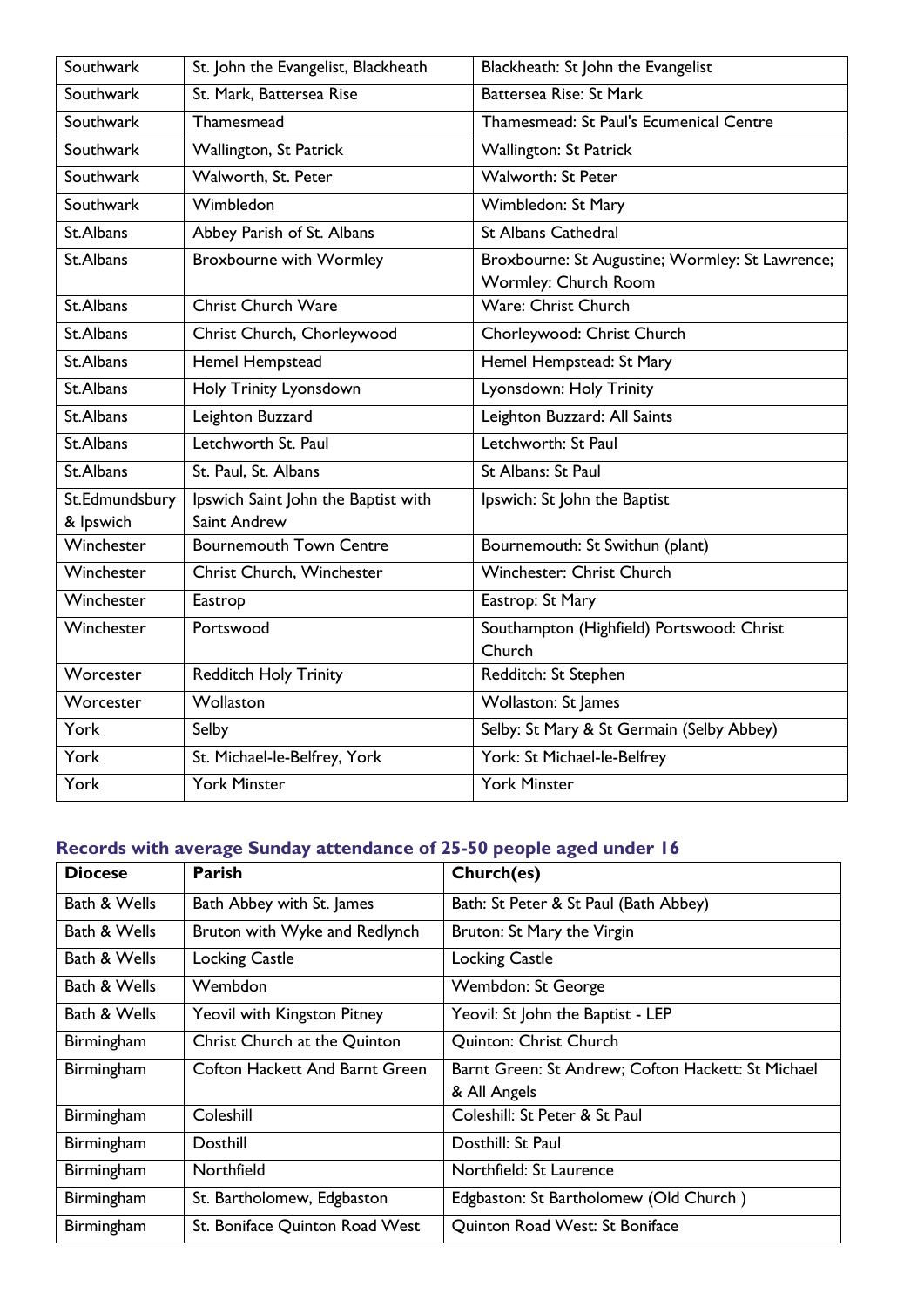| Birmingham       | St. Christopher, Springfield                                  | Springfield: St Christopher                                                                                        |
|------------------|---------------------------------------------------------------|--------------------------------------------------------------------------------------------------------------------|
| Birmingham       | St. John and St. Peter Ladywood                               | Ladywood: St John the Evangelist                                                                                   |
| Birmingham       | St. Margaret, Olton                                           | Olton: St Margaret                                                                                                 |
| Birmingham       | St. Mary Moseley                                              | Moseley: St Mary                                                                                                   |
| Birmingham       | St. Michael, Boldmere                                         | <b>Boldmere: St Michael</b>                                                                                        |
| Birmingham       | St. Philip, Dorridge                                          | Dorridge: St Philip; Bentley Heath: St James                                                                       |
| Birmingham       | St. Stephen and St. Wulstan, Selly<br>Park                    | Selly Park: St Stephen; Selly Oak: St Wulstan                                                                      |
| Birmingham       | Walmley                                                       | Walmley: St John the Evangelist                                                                                    |
| Birmingham       | <b>Water Orton</b>                                            | Water Orton: St Peter & St Paul                                                                                    |
| <b>Blackburn</b> | Adlington                                                     | Adlington: St Paul                                                                                                 |
| <b>Blackburn</b> | All Saints Clayton le Moors                                   | Clayton-le-Moors: All Saints                                                                                       |
| <b>Blackburn</b> | All Saints Preston                                            | Preston: All Saints                                                                                                |
| <b>Blackburn</b> | Ashton-on-Ribble: Saint Andrew                                | Ashton-on-Ribble: St Andrew                                                                                        |
| <b>Blackburn</b> | <b>Barrowford Saint Thomas</b>                                | <b>Barrowford: St Thomas</b>                                                                                       |
| Blackburn        | Cathedral Church of St Mary the<br>Virgin & St Paul Blackburn | <b>Blackburn Cathedral</b>                                                                                         |
| <b>Blackburn</b> | Euxton                                                        | Euxton                                                                                                             |
| <b>Blackburn</b> | Heapey                                                        | Heapey: St Barnabas                                                                                                |
| <b>Blackburn</b> | Heysham                                                       | Heysham: St James; Heysham: St Peter                                                                               |
| <b>Blackburn</b> | Lancaster St. Mary With St. John<br>And St. Anne              | Lancaster: St Mary (The Priory)                                                                                    |
| <b>Blackburn</b> | Leyland                                                       | <b>Buckshaw Village Church</b>                                                                                     |
| <b>Blackburn</b> | Padiham with Hapton & Padiham<br>Green                        | Padiham: St Leonard                                                                                                |
| Blackburn        | Poulton-le-Fylde Saint Chad                                   | Carleton: St Hilda of Whitby; Poulton-le-Fylde: St<br>Chad                                                         |
| <b>Blackburn</b> | Ribby cum Wrea St Nicholas                                    | Ballam: St Matthew; Ribby w Wrea: St Nicholas                                                                      |
| <b>Blackburn</b> | Singleton St Anne                                             | Singleton: St Anne                                                                                                 |
| <b>Blackburn</b> | St. Cuthbert, Preston                                         | Preston: St Cuthbert                                                                                               |
| <b>Blackburn</b> | St. George, Chorley                                           | Chorley: St George                                                                                                 |
| <b>Blackburn</b> | St. James Clitheroe                                           | Clitheroe: St James                                                                                                |
| <b>Blackburn</b> | St. James Lower Darwen                                        | Lower Darwen: St James                                                                                             |
| <b>Blackburn</b> | St. James, Chorley                                            | Chorley: St James                                                                                                  |
| <b>Blackburn</b> | St. Lawrence, Chorley                                         | Chorley: St Laurence                                                                                               |
| <b>Blackburn</b> | St. Mark's Layton and Saint Luke's                            | Blackpool: St Mark, Layton                                                                                         |
|                  | Staining                                                      | Darwen: St Peter                                                                                                   |
| <b>Blackburn</b> | St. Peter Darwen                                              |                                                                                                                    |
| <b>Blackburn</b> | St. Peter, Chorley                                            | Chorley: St Peter                                                                                                  |
| <b>Blackburn</b> | St. Peter, Salesbury                                          | Salesbury: St Peter                                                                                                |
| <b>Blackburn</b> | The Ascension Torrisholme                                     | Torrisholme: The Ascension                                                                                         |
| <b>Bristol</b>   | Bishopston and St. Andrews                                    | Bishopston: St Michael & All Angels; Bishopston:<br>Church of the Good Shepherd; Bristol: St<br><b>Bartholomew</b> |
| <b>Bristol</b>   | Downend                                                       | Downend: Christ Church; Quakers Road: Church<br>Centre                                                             |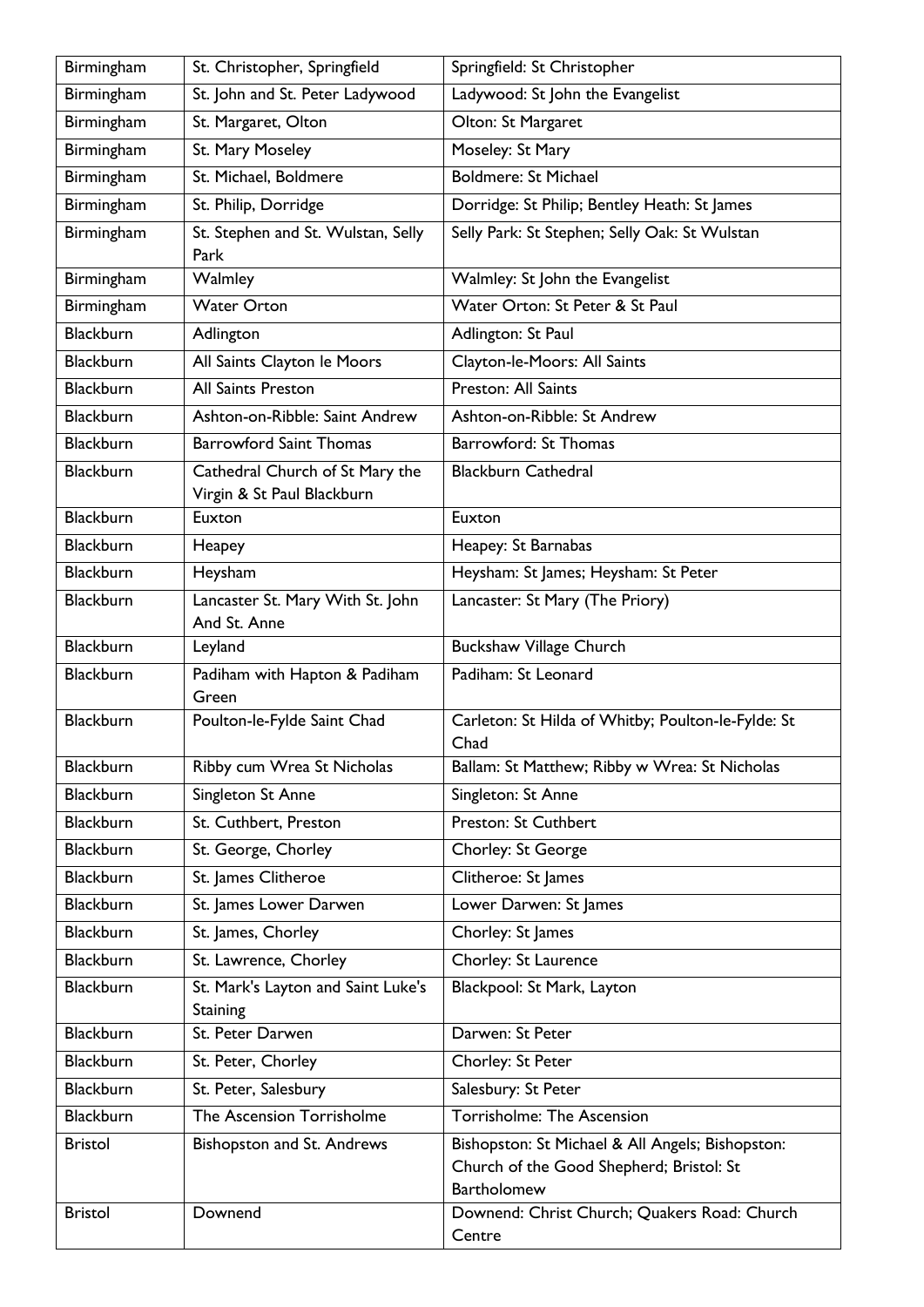| <b>Bristol</b> | Redland                                                                           | Redland                                                                    |
|----------------|-----------------------------------------------------------------------------------|----------------------------------------------------------------------------|
| <b>Bristol</b> | Shirehampton                                                                      | Shirehampton: St Mary                                                      |
| <b>Bristol</b> | St. John, Haydon Wick                                                             | Haydon Wick: St John                                                       |
| <b>Bristol</b> | St. Mary Magdalen Stoke Bishop                                                    | Stoke Bishop: St Mary Magdalene                                            |
| <b>Bristol</b> | St. Mary Redcliffe with Temple<br>Bristol and St. John the Baptist,<br>Bedminster | Redcliffe: St Mary the Virgin                                              |
| <b>Bristol</b> | St. Peter Henleaze                                                                | Henleaze: St Peter                                                         |
| <b>Bristol</b> | West Swindon and Lydiard<br>Tregoze                                               | Lydiard-Tregoz: St Mary; Westlea; Shaw: Holy Trinity;<br>Toothill          |
| <b>Bristol</b> | Westbury on Trym                                                                  | Westbury-on-Trym: Holy Trinity                                             |
| Canterbury     | All Saints, Canterbury                                                            | Canterbury: All Saints                                                     |
| Canterbury     | Allington St. Nicholas with<br>Maidstone St. Peter                                | Allington: St Nicholas                                                     |
| Canterbury     | Ashford Town                                                                      | Ashford: St Francis; Great Chart: St Mary; Singleton<br>Village Hall       |
| Canterbury     | Goudhurst                                                                         | Goudhurst: St Mary the Virgin                                              |
| Canterbury     | Guernsey: Holy Trinity*                                                           | <b>Guernsey: Holy Trinity</b>                                              |
| Canterbury     | Headcorn                                                                          | Headcorn: St Peter & St Paul                                               |
| Canterbury     | Loose                                                                             | Loose: All Saints                                                          |
| Canterbury     | Margate St. Philip, Northdown<br>Park                                             | Northdown: St Philip                                                       |
| Canterbury     | New Romney                                                                        | New Romney: St Nicholas                                                    |
| Canterbury     | Sittingbourne Holy Trinity with<br><b>Bobbing</b>                                 | Bobbing: St Bartholomew; Sittingbourne: Holy Trinity                       |
| Canterbury     | St. George Deal                                                                   | Deal: St George the Martyr                                                 |
| Canterbury     | St. John The Baptist Margate                                                      | Margate: St John the Baptist                                               |
| Canterbury     | St. Luke Ramsgate                                                                 | Ramsgate: St Luke                                                          |
| Canterbury     | St. Mary Bredin Canterbury                                                        | Canterbury, Bredin: St Mary                                                |
| Canterbury     | Tunstall                                                                          | Tunstall: St John the Baptist                                              |
| Canterbury     | Whitstable                                                                        | Seasalter: St Alphege                                                      |
| Canterbury     | Whitstable                                                                        | Whitstable: St Alphege                                                     |
| Carlisle       | Kendal (Holy Trinity)                                                             | Kendal: Holy Trinity                                                       |
| Carlisle       | St. Herbert with St. Stephen,<br>Carlisle                                         | Carlisle: St Herbert                                                       |
| Carlisle       | St. James, Denton Holme                                                           | Carlisle: St James; Cummersdale: St James                                  |
| Carlisle       | St. John, Hensingham                                                              | Hensingham: St John                                                        |
| Carlisle       | St. John, Houghton                                                                | Houghton, Kingmoor: St Peter                                               |
| Carlisle       | St. John, Upperby                                                                 | Carlisle Upperby: St John the Baptist                                      |
| Carlisle       | St. Mary with Holy Trinity,<br><b>Ulverston</b>                                   | Ulverston: St Mary w Holy Trinity; Osmotherly: St<br>John                  |
| Carlisle       | St. Thomas, Kendal                                                                | Kendal: St Thomas                                                          |
| Chelmsford     | Beckton, St. Mark                                                                 | Beckton: St Mark                                                           |
| Chelmsford     | <b>Becontree South</b>                                                            | Dagenham: St Martin; Becontree: St Alban; Becontree:<br>St John the Divine |
| Chelmsford     | Brentwood                                                                         | Brentwood: St Thomas                                                       |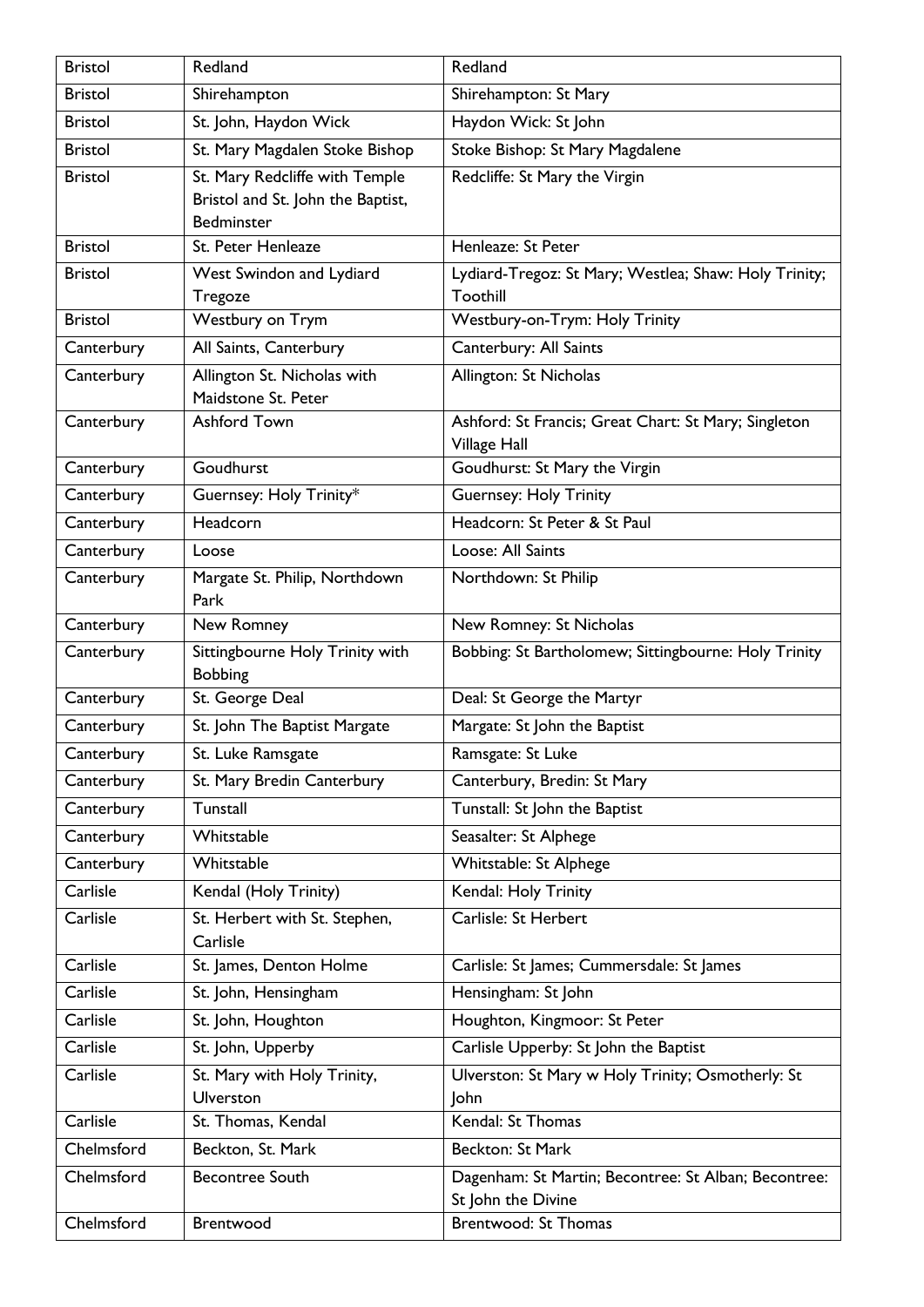| Chelmsford | Christ Church, Emmanuel, St. John         | Little Burstead: St Mary the Virgin; Billericay: St Mary                |
|------------|-------------------------------------------|-------------------------------------------------------------------------|
|            | the Divine and St. Mary                   | Magdalen; Billericay: Christ Church; Billericay:                        |
|            | Magdalene, Billericay and Little          | Emmanuel; Outwood Common: St John the Divine;                           |
| Chelmsford | <b>Burstead</b><br>Colchester, Saint Luke | Highwood St. Luke                                                       |
| Chelmsford | Dagenham                                  | Dagenham: St Peter & St Paul                                            |
| Chelmsford | <b>Epping</b>                             | Epping: St John the Baptist                                             |
| Chelmsford | Felsted                                   |                                                                         |
|            |                                           | Felsted: Holy Cross                                                     |
| Chelmsford | High Beach                                | High Beach: Holy Innocents                                              |
| Chelmsford | Hornchurch                                | Hornchurch: St George; Hornchurch: St Andrew;<br>Hornchurch: St Matthew |
| Chelmsford | Hutton                                    | Hutton: St Peter; Hutton: All Saints                                    |
| Chelmsford |                                           |                                                                         |
|            | Leytonstone                               | Leytonstone: St John the Baptist                                        |
| Chelmsford | Loughton, St John the Baptist             | Loughton: St John the Baptist; Loughton: St Nicholas                    |
| Chelmsford | Rayleigh                                  | Rayleigh: Holy Trinity; Rayleigh: St Michael                            |
| Chelmsford | Romford                                   | Romford: St Edward the Confessor                                        |
| Chelmsford | Saffron Walden                            | Sewards End: St James; Little Walden: St John; Saffron                  |
|            |                                           | Walden: St Mary the Virgin                                              |
| Chelmsford | Saint Margaret, Barking                   | Barking: St Margaret                                                    |
| Chelmsford | Shenfield                                 | Shenfield: St Mary the Virgin                                           |
| Chelmsford | South Weald                               | South Weald: St Peter                                                   |
| Chelmsford | St. Chad, Chadwell Heath                  | Chadwell Heath: St Chad                                                 |
| Chelmsford | St. Elisabeth Becontree                   | Becontree: St Elisabeth                                                 |
| Chelmsford | St. George, Becontree                     | Becontree: St George                                                    |
| Chelmsford | St. John, Buckhurst Hill                  | Buckhurst Hill: St John the Baptist                                     |
| Chelmsford | St. John, North Woolwich, with            | North Woolwich: St John                                                 |
| Chelmsford | Silvertown                                | Westcliff: St Michael & All Angels                                      |
|            | St. Michael And All Angels,<br>Westcliff  |                                                                         |
| Chelmsford | St. Michael, Gidea Park                   | Gidea Park: St Michael & All Angels                                     |
| Chelmsford | St. Paul's Harlow Town Centre             | Harlow New Town: St Paul; Little Parndon: St Mary                       |
|            | with St. Mary's Little Parndon            |                                                                         |
| Chelmsford | Stratford, Saint Paul and Saint<br>James  | Stratford: St Paul & St James                                           |
| Chelmsford | The Good Shepherd Collier Row             | Collier Row: The Good Shepherd                                          |
|            | Romford                                   |                                                                         |
| Chelmsford | Witham                                    | Witham: St Nicolas                                                      |
| Chelmsford | Wivenhoe                                  | Wivenhoe: St Mary the Virgin                                            |
| Chester    | All Saints Marple                         | Marple: All Saints; Strines: St Paul                                    |
| Chester    | All Saints, Hoole                         | Hoole: All Saints                                                       |
| Chester    | <b>Chester Cathedral</b>                  | <b>Chester Cathedral</b>                                                |
| Chester    | Chester, Saint Paul with Saint Luke       | Huntington: St Luke                                                     |
| Chester    | Christ Church Alsager                     | Oakhanger: St Luke's Mission Church; Alsager: Christ<br>Church          |
| Chester    | Christ Church Wharton                     | Wharton: Christ Church                                                  |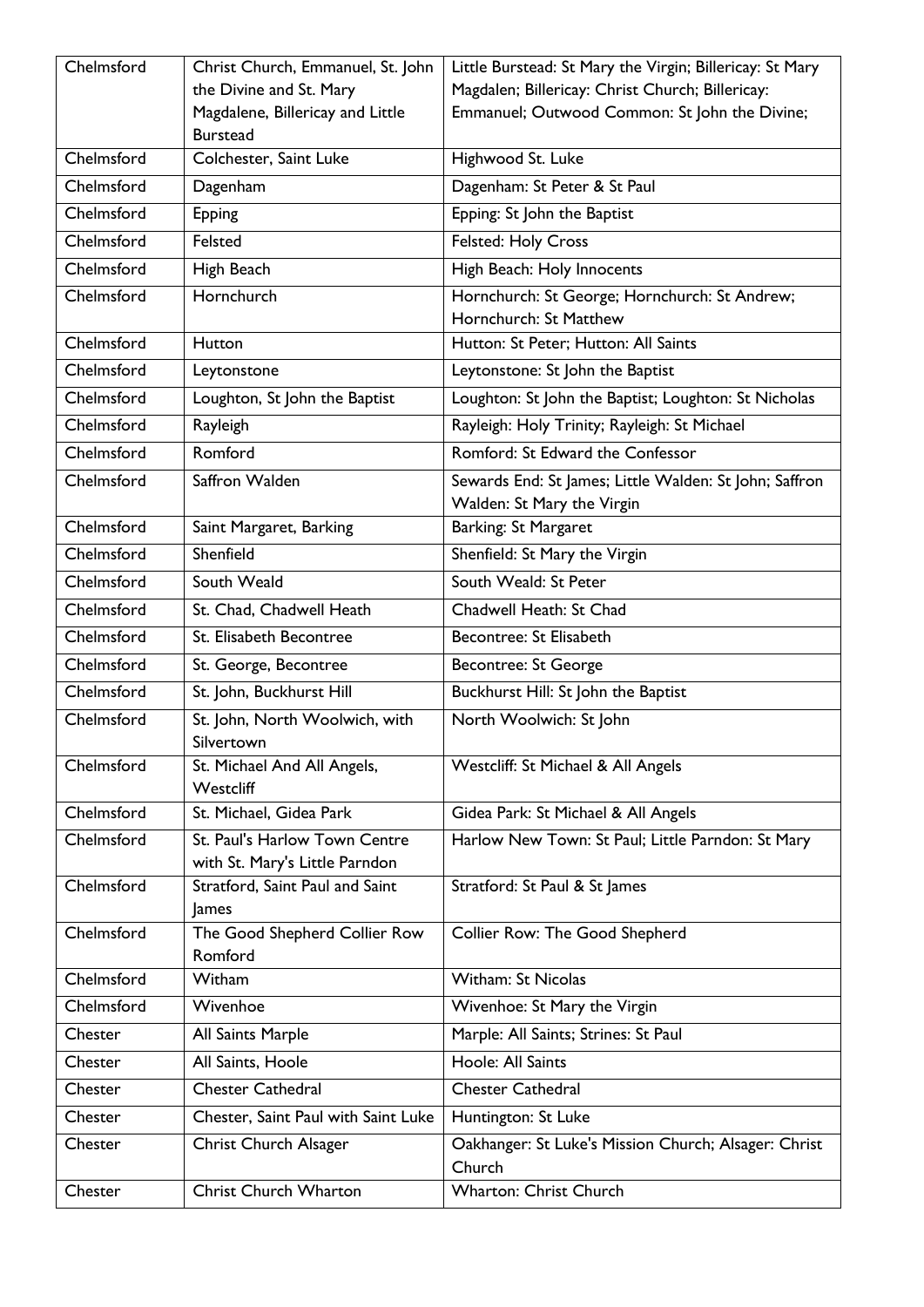| Chester    | Holy Trinity and Christ Church                   | Stalybridge: Holy Trinity & Christ Church                              |
|------------|--------------------------------------------------|------------------------------------------------------------------------|
|            | Stalybridge                                      |                                                                        |
| Chester    | <b>Holy Trinity Gee Cross</b>                    | <b>Gee Cross: Holy Trinity</b>                                         |
| Chester    | Holy Trinity Hurdsfield                          | Hurdsfield: Holy Trinity                                               |
| Chester    | Mottram in Longdendale                           | Broadbottom: St Mary Magdalene; Mottram-in-<br>Longdendale: St Michael |
| Chester    | Nantwich                                         | Nantwich: St Mary                                                      |
| Chester    | Plas Newton St. Michael                          | Plas Newton: St Michael                                                |
| Chester    | Romiley                                          | Chadkirk (or Romiley): St Chad                                         |
| Chester    | Saint Michael and All Angels,                    | Macclesfield: St Michael & All Angels                                  |
|            | Macclesfield                                     |                                                                        |
| Chester    | St. Anne, Sale                                   | Sale: St Anne; Sale: St Francis Church Hall                            |
| Chester    | St. George Altrincham                            | Altrincham: St George                                                  |
| Chester    | St. James Higher Sutton                          | Sutton: St James                                                       |
| Chester    | St. John Hartford                                | Hartford: St John the Baptist; Greenbank: Christ                       |
|            |                                                  | Church                                                                 |
| Chester    | St. John the Baptist Knutsford                   | Knutsford: St John the Baptist                                         |
| Chester    | St. John the Evangelist Great                    | Great Sutton: St John the Evangelist                                   |
| Chester    | Sutton<br>St. Mary on the Hill, Chester          | Chester: St Mary without the Walls                                     |
| Chester    | St. Paul Hooton                                  | Hooton: St Paul                                                        |
| Chester    | St. Paul Stalybridge                             | Stalybridge: St Paul                                                   |
| Chester    | St. Paul, Helsby                                 | Helsby: St Paul                                                        |
| Chester    | St. Peter, Hale                                  | Hale: St Peter                                                         |
| Chester    | St. Thomas, Norbury                              | Norbury: St Thomas                                                     |
| Chester    | St. Thomas, Stockton Heath                       | Appleton: St Mary Magdalene; Stockton Heath: St                        |
|            |                                                  | Thomas                                                                 |
| Chichester | All Saints Eastbourne                            | <b>Eastbourne: All Saints</b>                                          |
| Chichester | Angmering, Saint Margaret with                   | Angmering: St Margaret                                                 |
| Chichester | Ham and Bargham<br>Ashington: St Peter & St Paul | Ashington: St Peter & St Paul                                          |
| Chichester | <b>Bexhill</b>                                   | <b>Bexhill: St Peter</b>                                               |
|            |                                                  | Chichester Cathedral                                                   |
| Chichester | <b>Chichester Cathedral</b>                      |                                                                        |
| Chichester | Colgate and Roffey                               | Roffey: All Saints                                                     |
| Chichester | Cuckfield                                        | Cuckfield: Holy Trinity                                                |
| Chichester | <b>East Wittering</b>                            | East Wittering: St Anne                                                |
| Chichester | Ferring                                          | Ferring: St Andrew                                                     |
| Chichester | Furnace Green, Saint Andrew                      | Furnace Green: St Andrew                                               |
| Chichester | Holbrook, Saint Mark                             | Horsham: St Mark                                                       |
| Chichester | Horsham                                          | Horsham: St John, Broadbridge Heath                                    |
| Chichester | New Shoreham                                     | New Shoreham: St Mary de Haura                                         |
| Chichester | Saint Matthias, Preston, Brighton                | Preston, Brighton: St Matthias                                         |
| Chichester | St. Andrew, Hove                                 | Hove: St Andrew (Old Church)                                           |
| Chichester | <b>Trinity in Lewes</b>                          | Lewes: St John the Baptist                                             |
| Chichester | Wadhurst                                         | Wadhurst: St Peter & St Paul                                           |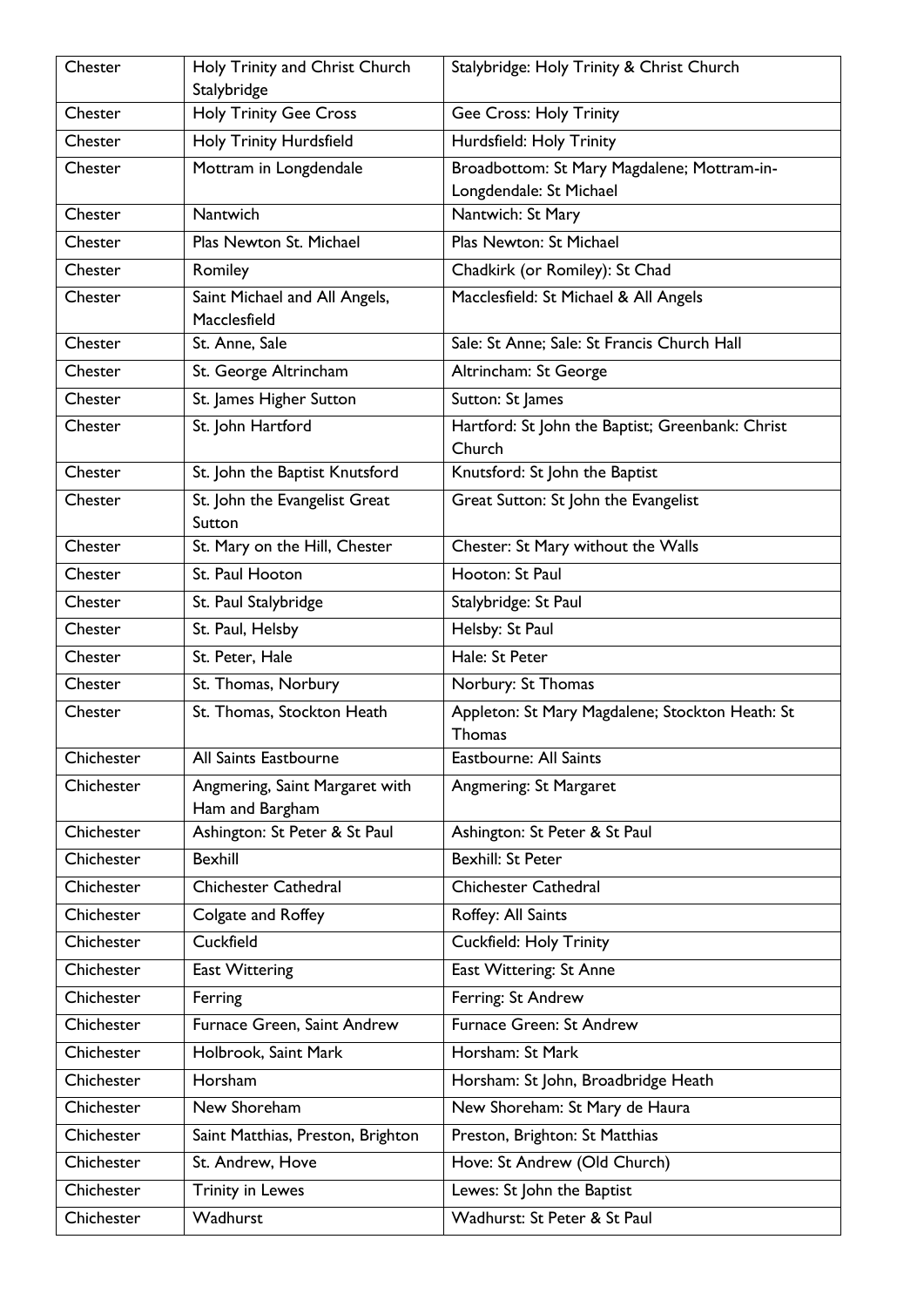| Chichester | Willingdon                                             | Willingdon: St Mary the Virgin                                   |
|------------|--------------------------------------------------------|------------------------------------------------------------------|
| Coventry   | <b>Conventional District of Coventry</b>               | St Mark's, Swanswell                                             |
|            | <b>St Mark's Swanswell</b>                             |                                                                  |
| Coventry   | <b>Holy Trinity Coventry</b>                           | <b>Coventry: Holy Trinity</b>                                    |
| Coventry   | <b>New Milverton</b>                                   | New Milverton: St Mark                                           |
| Coventry   | <b>St Michael Coventry</b>                             | Coventry Cathedral                                               |
| Coventry   | St. Mary Leamington Priors                             | Leamington Priors: St Mary                                       |
| Coventry   | St. Mary the Virgin Nuneaton                           | Nuneaton: St Mary                                                |
| Coventry   | St. Nicholas, Kenilworth                               | Kenilworth: St Nicholas                                          |
| Coventry   | Stivichall                                             | Styvechale: St James                                             |
| Coventry   | Stratford-upon-Avon, Luddington<br>& Clifford Chambers | Stratford-on-Avon: Holy Trinity                                  |
| Derby      | All Saints Derby                                       | Derby Cathedral; Bridge Chapel: St Mary                          |
| Derby      | Ashbourne with Mapleton                                | Mappleton: St Mary; Ashbourne: St Oswald;                        |
|            |                                                        | Ashbourne: St John (private chapel)                              |
| Derby      | Normanton                                              | Normanton-by-Derby: St Giles                                     |
| Derby      | North Wingfield                                        | Danesmoor: St Barnabas; Handley: St Mark; North                  |
|            |                                                        | Wingfield: St Lawrence; Tupton: St John; Clay Cross:             |
| Derby      | Repton                                                 | St Bartholomew; Pilsley: St Mary the Virgin<br>Repton: St Wystan |
| Derby      | Spondon                                                | Spondon: St Werburgh                                             |
|            |                                                        | St Werburgh's Derby                                              |
| Derby      | St Werburgh's Derby                                    |                                                                  |
| Derby      | St. Alkmund and St. Werburgh,<br>Derby                 | Derby: St Alkmund                                                |
| Derby      | Whitfield                                              | Whitfield: St Luke; Whitfield: St James                          |
| Derby      | Wingerworth                                            | Wingerworth: All Saints                                          |
| Durham     | All Saints, Stranton                                   | <b>Stranton: All Saints</b>                                      |
| Durham     | Consett                                                | <b>Consett: Christ Church</b>                                    |
| Durham     | Durham Cathedral                                       | Durham Cathedral                                                 |
| Durham     | St. Chad Sunderland                                    | Sunderland: St Chad                                              |
| Durham     | St. George Gateshead                                   | Gateshead: St George                                             |
| Durham     | St. Nicholas Durham                                    | Durham: St Nicholas                                              |
| Durham     | St. Nicholas with Christ Church                        | Dunston: St Nicholas                                             |
|            | Dunston                                                |                                                                  |
| Durham     | <b>Stockton Parish Church</b>                          | <b>Stockton Parish Church</b>                                    |
| Durham     | Washington                                             | <b>Washington: Holy Trinity</b>                                  |
| Ely        | Cambourne                                              | Cambourne                                                        |
| Ely        | Chesterton                                             | <b>Chesterton: St Andrew</b>                                     |
| Ely        | <b>Ely Cathedral</b>                                   | <b>Ely Cathedral</b>                                             |
| Ely        | Hampton                                                | Hampton                                                          |
| Ely        | Histon                                                 | Histon: St Andrew                                                |
| Ely        | Little Shelford                                        | Little Shelford: All Saints                                      |
| Ely        | St John's Orchard Park                                 | St John's Orchard Park                                           |
| Ely        | St. John the Evangelist, Cherry                        | Cambridge: St John                                               |
|            | Hinton                                                 |                                                                  |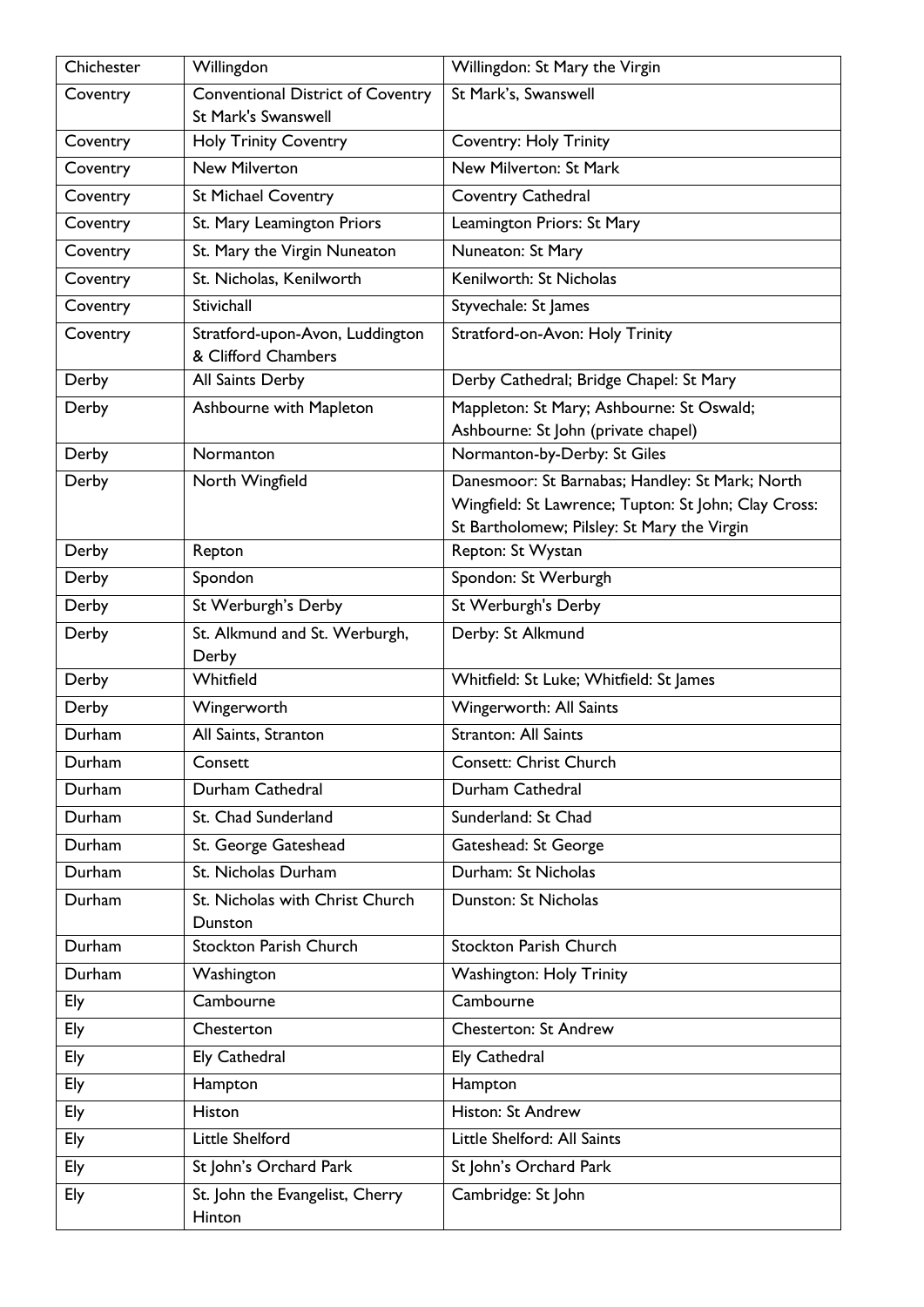| Ely        | St. Mary The Great with St.                                          | Cambridge: St Mary the Great; Cambridge: St Michael                                                  |
|------------|----------------------------------------------------------------------|------------------------------------------------------------------------------------------------------|
|            | Michael, Cambridge                                                   |                                                                                                      |
| Ely        | St. Matthew, Cambridge                                               | Cambridge: St Matthew                                                                                |
| Ely        | Stanground                                                           | Stanground: St Michael & All Angels; Stanground: St                                                  |
|            | Amsterdam                                                            | John the Baptist<br>Heiloo; Christ Church Amsterdam South;                                           |
| Europe     |                                                                      | Congregation of the Holy Spirit Zuidoost; Amsterdam;                                                 |
|            |                                                                      | Christ Church City Centre Amsterdam;                                                                 |
| Europe     | <b>Basle</b>                                                         | <b>Basle</b>                                                                                         |
| Europe     | Casablanca                                                           | Casablanca                                                                                           |
| Europe     | Eindhoven                                                            | Eindhoven                                                                                            |
| Europe     | Paris-St Michael's                                                   | Paris:St Michael's                                                                                   |
| Europe     | Tervuren                                                             | Tervuren                                                                                             |
| Europe     | Vevey                                                                | Vevey                                                                                                |
| Europe     | Voorschoten                                                          | Voorschoten                                                                                          |
| Exeter     | <b>Exeter Cathedral</b>                                              | The Cathedral Church of St. Peter in Exeter                                                          |
| Exeter     | Heavitree with St. Paul Exeter                                       | Heavitree: St Michael & All Angels                                                                   |
| Exeter     | Holy Trinity Barnstaple                                              | <b>Barnstaple: Holy Trinity</b>                                                                      |
| Exeter     | St. Bartholomew Devonport and                                        | Devonport: St Bartholomew                                                                            |
|            | Saint Mark Ford                                                      |                                                                                                      |
| Exeter     | Tiverton St. George and St Paul                                      | Tiverton: St Paul, West Exe; Tiverton: St George                                                     |
| Gloucester | <b>Bishops Cleeve</b>                                                | Bishop's Cleeve: St Michael & All Angels; Southam:<br>The Ascension                                  |
| Gloucester | Cirencester                                                          | Chesterton: St Lawrence; Cirencester: St John the<br>Baptist; Watermoor: Holy Trinity Chapel of Ease |
| Gloucester | <b>Gloucester Cathedral</b>                                          | <b>Gloucester Cathedral</b>                                                                          |
| Gloucester | Holy Apostles Charlton Kings                                         | <b>Charlton Kings: Holy Apostles</b>                                                                 |
| Gloucester | <b>Holy Trinity Tewkesbury</b>                                       | Tewkesbury: Holy Trinity                                                                             |
| Gloucester | Moreton-in-Marsh with Batsford                                       | Moreton-in-Marsh: St David; Batsford: St Mary                                                        |
| Gloucester | Prestbury                                                            | Prestbury: St Nicolas; Prestbury: St Mary                                                            |
| Gloucester | St. Philip and St. James<br>Leckhampton with St. James<br>Cheltenham | Warden Hill: St Christopher; Leckhampton: St Philip &<br>St James                                    |
| Gloucester | Tewkesbury with Walton Cardiff                                       | Tewkesbury: St Mary the Virgin (Tewkesbury Abbey)                                                    |
| Guildford  | All Saints, Fleet                                                    | Elvetham: The Church on the Heath                                                                    |
| Guildford  | <b>Busbridge</b>                                                     | Busbridge: St John the Baptist; Hambledon: St Peter                                                  |
| Guildford  | Chertsey                                                             | Chertsey: St Peter w All Saints                                                                      |
| Guildford  | <b>Christ Church Guildford</b>                                       | Guildford: Christ Church                                                                             |
| Guildford  | Christ Church, Virginia Water                                        | Virginia Water: Christ Church                                                                        |
| Guildford  | Cobham                                                               | Cobham: St Andrew                                                                                    |
| Guildford  | Cranleigh                                                            | Cranleigh: St Nicolas                                                                                |
| Guildford  | East Molesey St Mary                                                 | East Molesey: St Mary                                                                                |
| Guildford  | Esher                                                                | Esher, West End: St George; Esher: Christ Church                                                     |
| Guildford  | <b>Holy Trinity Aldershot</b>                                        | <b>Aldershot: Holy Trinity</b>                                                                       |
| Guildford  | Holy Trinity with St. Mary<br>Guildford                              | Guildford: Holy Trinity; Guildford: St Mary; Guildford:<br>St Michael                                |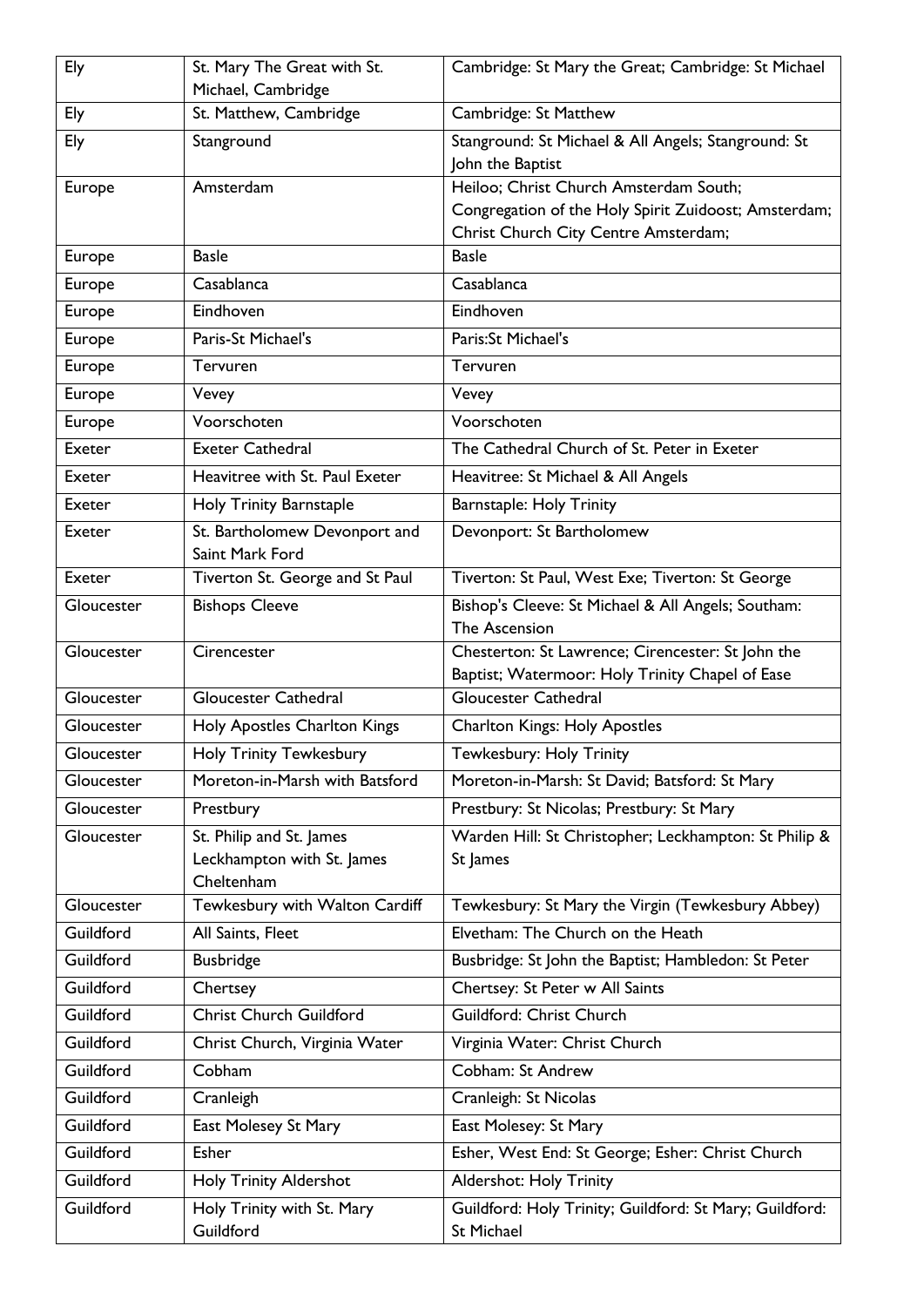| Guildford | Knaphill With Brookwood                         | Knaphill: Holy Trinity; Brookwood: St Saviour                             |
|-----------|-------------------------------------------------|---------------------------------------------------------------------------|
| Guildford | St. John the Baptist Woking                     | Woking: St John the Baptist; Mayford: Emmanuel                            |
| Guildford | St. John, Cove                                  | Cove: St Christopher; Southwood: Estate Church;                           |
|           |                                                 | Cove: St John The Baptist                                                 |
| Guildford | St. Mary of Bethany Woking                      | Woking: St Mary of Bethany                                                |
| Guildford | St. Paul Dorking                                | Dorking: St Paul                                                          |
| Guildford | Stoke-next-Guildford                            | Stoke-next-Guildford: St John the Evangelist                              |
| Guildford | The Bourne                                      | Lower Bourne: St Martin; Brambleton; Bourne: St                           |
|           |                                                 | Thomas-on-the-Bourne                                                      |
| Hereford  | Holmer with Huntington                          | Huntington: St Mary Magdalene; Holmer: St Mary;<br>Holmer: St Bartholomew |
| Leeds     | Adel                                            | Adel: St John the Baptist                                                 |
| Leeds     | <b>Burley</b>                                   | <b>Burley: St Matthias</b>                                                |
| Leeds     | Garforth                                        | Garforth: St Mary the Virgin                                              |
| Leeds     | <b>Great Horton</b>                             | Great Horton: St John the Evangelist                                      |
| Leeds     | Holy Trinity Huddersfield                       | Huddersfield: Holy Trinity                                                |
|           |                                                 |                                                                           |
| Leeds     | Holy Trinity Idle                               | Idle: Holy Trinity                                                        |
| Leeds     | Holy Trinity Ripon                              | Ripon: Holy Trinity                                                       |
| Leeds     | Holy Trinity, Cookridge                         | Cookridge: Holy Trinity                                                   |
| Leeds     | Huddersfield St. Peter and All<br><b>Saints</b> | Huddersfield: St Peter                                                    |
| Leeds     | Ilkley (All Saints)                             | Ilkley: All Saints                                                        |
| Leeds     | Leeds Saint George Team Ministry                | Leeds: St George                                                          |
| Leeds     | Mirfield Team Parish                            | Mirfield: St Mary the Virgin                                              |
| Leeds     | Pannal                                          | Pannal: St Robert of Knaresborough                                        |
| Leeds     | Pudsey, St. Lawrence and St. Paul               | Pudsey: St Lawrence & St Paul                                             |
| Leeds     | Ripon Cathedral Parish with<br>Littlethorpe     | Ripon Cathedral                                                           |
| Leeds     | Sandal Magna                                    | Sandal Magna: St Helen; Walton: St Paul                                   |
| Leeds     | St. Chad, Headingley                            | Far Headingley: St Chad                                                   |
| Leeds     | St. Edmund, Roundhay                            | Roundhay: St Edmund                                                       |
| Leeds     | St. James, Wetherby                             | Wetherby: St James                                                        |
| Leeds     | St. John Baildon                                | Baildon: St John the Evangelist; Baildon: St Hugh                         |
|           |                                                 | Mission Church; Baildon: St James                                         |
| Leeds     | Tong and Laisterdyke                            | Tong: St James; Laisterdyke: St Mary; Holme Wood: St                      |
|           |                                                 | Christopher                                                               |
| Leeds     | <b>Wakefield All Saints</b>                     | Wakefield Cathedral; Wakefield: Chantry Bridge, St                        |
|           |                                                 | Mary                                                                      |
| Leeds     | <b>Woodkirk or West Ardsley</b>                 | Woodkirk: St Mary                                                         |
| Leicester | Emmanuel Loughborough                           | Loughborough: Emmanuel                                                    |
| Leicester | Leicester: St Martin                            | Leicester Cathedral                                                       |
| Leicester | Lutterworth                                     | Lutterworth: St Mary                                                      |
| Leicester | Market Harborough                               | Market Harborough: St Dionysius                                           |
| Leicester | Rothley                                         | Rothley: St Mary the Virgin & St John Baptist                             |
| Leicester | Shepshed, Saint Botolph                         | Shepshed: St Botolph                                                      |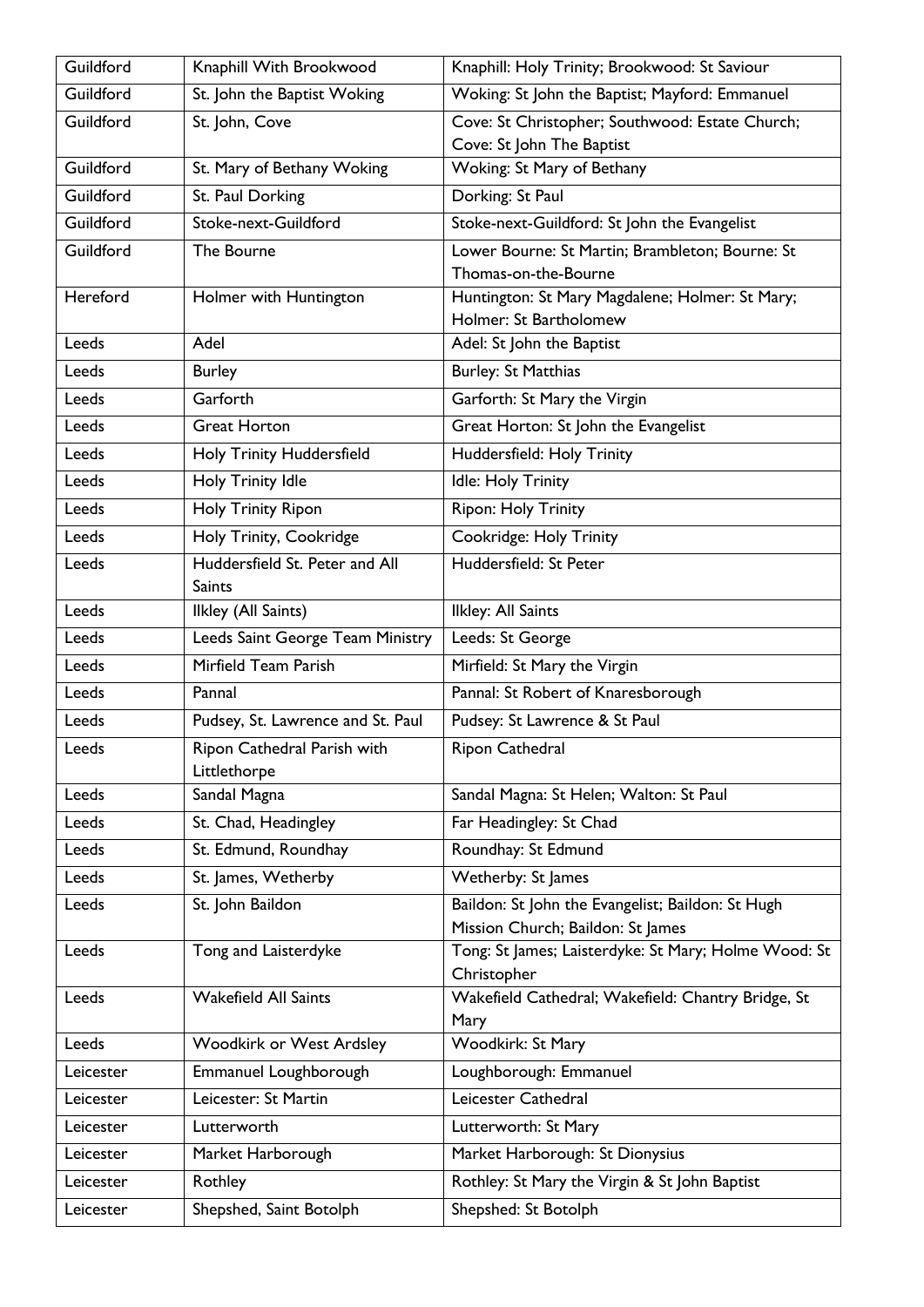| Leicester | St John Hinckley                                     | Hinckley: St John the Evangelist                               |
|-----------|------------------------------------------------------|----------------------------------------------------------------|
| Leicester | The Emmaus Parish Team                               | Knighton: St John the Baptist                                  |
| Leicester | The Martyrs Leicester                                | Leicester: The Martyrs                                         |
| Lichfield | Aldridge                                             | Aldridge: St Mary the Virgin                                   |
| Lichfield | Central Wolverhampton                                | Wolverhampton: St Peter                                        |
| Lichfield | Drayton Bassett, Fazeley and Mile<br>Oak             | Fazeley: St Paul                                               |
| Lichfield | <b>Holy Trinity Oswestry</b>                         | <b>Oswestry: Holy Trinity</b>                                  |
| Lichfield | Kinver                                               | Kinver: St Peter                                               |
| Lichfield | Leek and Meerbrook                                   | Leek: St Luke; Leek: St Paul                                   |
| Lichfield | <b>Lichfield Cathedral</b>                           | Lichfield Cathedral                                            |
| Lichfield | Meole Brace                                          | Meole Brace: Holy Trinity; Radbrook: Church of                 |
|           |                                                      | Christ the King                                                |
| Lichfield | Penn, St. Batholomew                                 | Penn: St Bartholomew                                           |
| Lichfield | Shifnal                                              | Shifnal: St Andrew                                             |
| Lichfield | St. Matthew, Wolverhamton                            | Wolverhampton: St Matthew                                      |
| Lichfield | St. Philip Penn Fields                               | Penn Fields: St Philip                                         |
| Lichfield | Wellington, All Saints with Eyton<br>(St. Catherine) | Wellington: All Saints                                         |
| Lincoln   | Holy Trinity, Skirbeck                               | <b>Skirbeck: Holy Trinity</b>                                  |
| Lincoln   | Lincoln Cathedral                                    | Lincoln Cathedral                                              |
| Lincoln   | Spalding                                             | Spalding: St Mary & St Nicolas                                 |
| Liverpool | All Saints, Liverpool                                | Liverpool: All Saints; Kensington All Saints Worship<br>Centre |
| Liverpool | Allerton                                             | <b>Allerton: All Hallows</b>                                   |
| Liverpool | Christ Church, Aughton                               | Aughton: Christ Church                                         |
| Liverpool | <b>Clubmoor: St Andrew</b>                           | <b>Clubmoor: St Andrew</b>                                     |
| Liverpool | Farnworth                                            | Farnworth: Cronton Mission                                     |
| Liverpool | Hale Saint Mary                                      | Hale: St Mary; Halebank: St Mary Mission                       |
| Liverpool | Halewood St. Nicholas and St.<br>Mary                | Halewood: St Nicholas                                          |
| Liverpool | <b>Halsall Saint Cuthbert</b>                        | Halsall: St Cuthbert                                           |
| Liverpool | Holy Trinity, Wavertree                              | <b>Wavertree: Holy Trinity</b>                                 |
| Liverpool | Lowton Saint Mary                                    | Lowton: St Mary                                                |
| Liverpool | Lydiate and Downholland, Saint<br>Thomas             | Lydiate: St Thomas                                             |
| Liverpool | Roby                                                 | Roby: St Bartholomew                                           |
| Liverpool | Saint Mark Newtown                                   | Pemberton: St Mark, Newtown                                    |
| Liverpool | St. Ann, Rainhill                                    | Rainhill: St Ann                                               |
| Liverpool | St. Cuthbert, Croxteth Park                          | Croxteth Park: St Cuthbert                                     |
| Liverpool | St. David, Childwall                                 | Childwall: St David                                            |
| Liverpool | St. John Burscough Bridge                            | Burscough Bridge: St John                                      |
| Liverpool | St. John, Ainsdale                                   | Ainsdale: St John                                              |
| Liverpool | St. Luke, Great Crosby                               | Great Crosby: St Luke                                          |
| Liverpool | St. Matthew Highfield                                | Highfield: St Matthew                                          |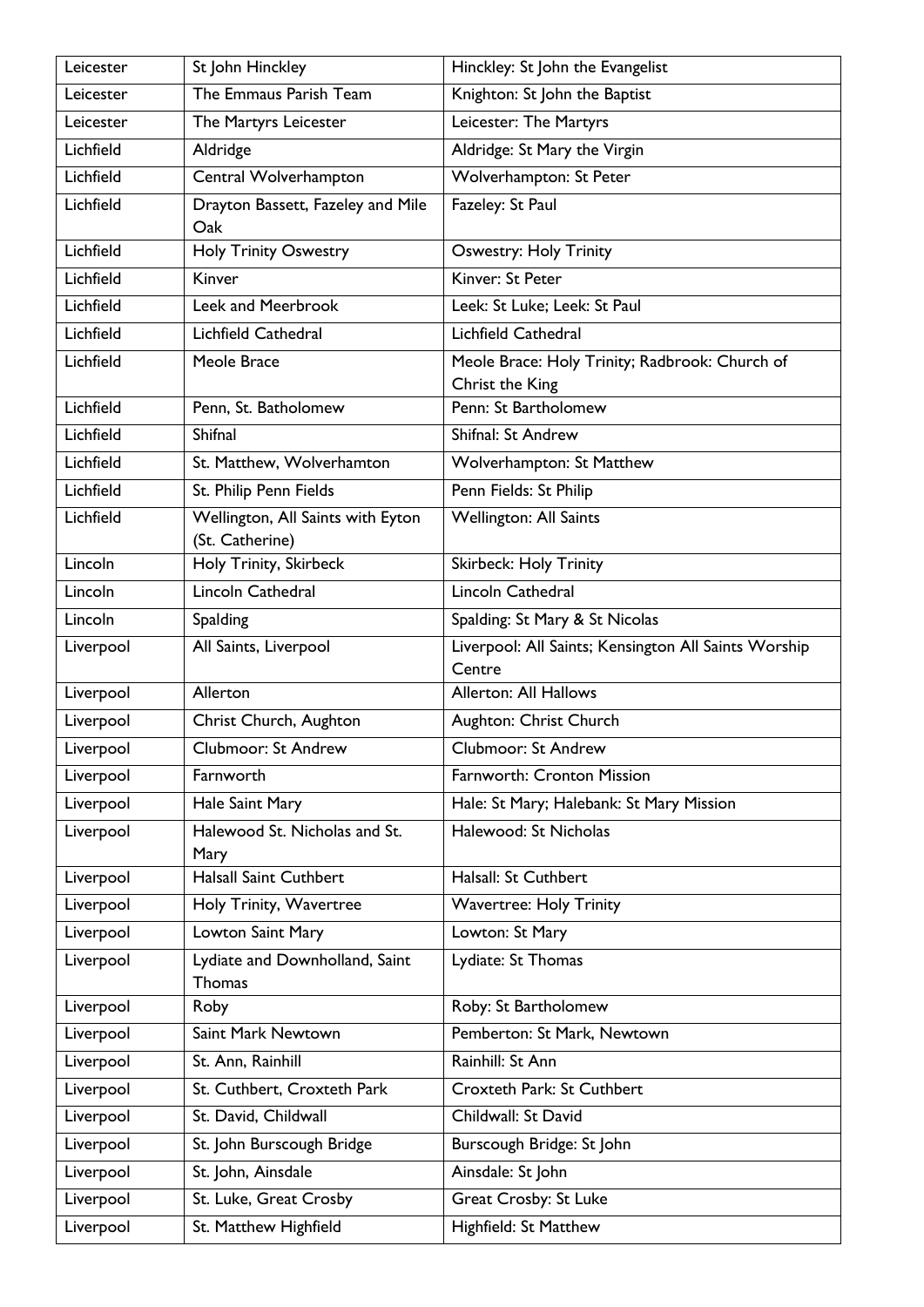| Liverpool | St. Peter, Newton in Makerfield                           | Newton-in-Makerfield: St Peter                                                     |
|-----------|-----------------------------------------------------------|------------------------------------------------------------------------------------|
| Liverpool | St. Thomas Ashton in Makerfield                           | Ashton-in-Makerfield: St Thomas                                                    |
| Liverpool | Toxteth Park: St Michael In The<br>Hamlet With St Andrew  | Toxteth Park: St Michael-in-the-Hamlet w St Andrew                                 |
| Liverpool | <b>Toxteth St Philemon</b>                                | <b>Toxteth: St Philemon</b>                                                        |
| London    | All Hallows Twickenham                                    | All Hallows Twickenham                                                             |
| London    | All Saints, (Chelsea Old Church)                          | All Saints (Chelsea Old Church)                                                    |
|           | Chelsea                                                   |                                                                                    |
| London    | All Souls Harlesden                                       | All Souls Harlesden                                                                |
| London    | <b>Brentford</b>                                          | <b>Brentford: St Paul</b>                                                          |
| London    | Christ Church Highbury with St.<br>John and St. Saviour   | Christ Church Highbury Grove                                                       |
| London    | <b>Christ Church Hornsey</b>                              | <b>Christ Church Crouch End</b>                                                    |
| London    | <b>Christ Church Roxeth</b>                               | <b>Christ Church Roxeth</b>                                                        |
| London    | <b>Christ Church South Mimms</b>                          | <b>Christ Church Barnet</b>                                                        |
| London    | Christ Church Turnham Green                               | Christ Church Turnham Green; Acton Green: St<br>Alban                              |
| London    | Christ Church, Fulham                                     | Christ Church Fulham                                                               |
| London    | Christ Church, Hampstead                                  | Christ Church Hampstead                                                            |
| London    | Christ Church, Mayfair                                    | Christ Church Mayfair (The Bible Talks)                                            |
| London    | <b>East Bedfont</b>                                       | St Mary Bedfont                                                                    |
| London    | Edgware                                                   | St Andrew Edgware; St Margaret Edgware; St Peter<br>Stonegrove                     |
| London    | <b>Emmanuel Northwood</b>                                 | Emmanuel Northwood; Eastbury Church Northwood                                      |
| London    | Enfield                                                   | <b>St Andrew Enfield</b>                                                           |
| London    | <b>Friern Barnet</b>                                      | St John the Evangelist: Friern Barnet; St James the<br><b>Great: Friern Barnet</b> |
| London    | Greenford                                                 | Greenford Magna: Holy Cross                                                        |
| London    | Hampton                                                   | St Mary Hampton                                                                    |
| London    | Hampton Hill                                              | St James Hampton Hill                                                              |
| London    | <b>Holy Trinity Hounslow</b>                              | <b>Holy Trinity Hounslow</b>                                                       |
| London    | Holy Trinity Twickenham                                   | Holy Trinity Twickenham                                                            |
| London    | Hope Church Islington                                     | St David Westbourne Road; St Mary Magdalene<br>Holloway Road                       |
| London    | Isleworth                                                 | All Saints Isleworth                                                               |
| London    | Jesus Church, Forty Hill                                  | Jesus Church Forty Hill                                                            |
| London    | Littleton                                                 | S Mary Magdalene Littleton                                                         |
| London    | Northwood                                                 | <b>Holy Trinity Northwood</b>                                                      |
| London    | Ruislip                                                   | St Martin Ruislip                                                                  |
| London    | Saint Mark Kensal Rise                                    | Kensal Rise: St Mark                                                               |
| London    | Saint Mary and Saint Peter, Staines                       | <b>Staines: St Peter</b>                                                           |
| London    | Saint Mary, Hanwell                                       | St Mary Hanwell                                                                    |
| London    | St John the Baptist with St Mary<br>the Virgin, Isleworth | St John the Baptist Isleworth                                                      |
| London    | St John the Evangelist, Upper<br>Holloway                 | St John Upper Holloway                                                             |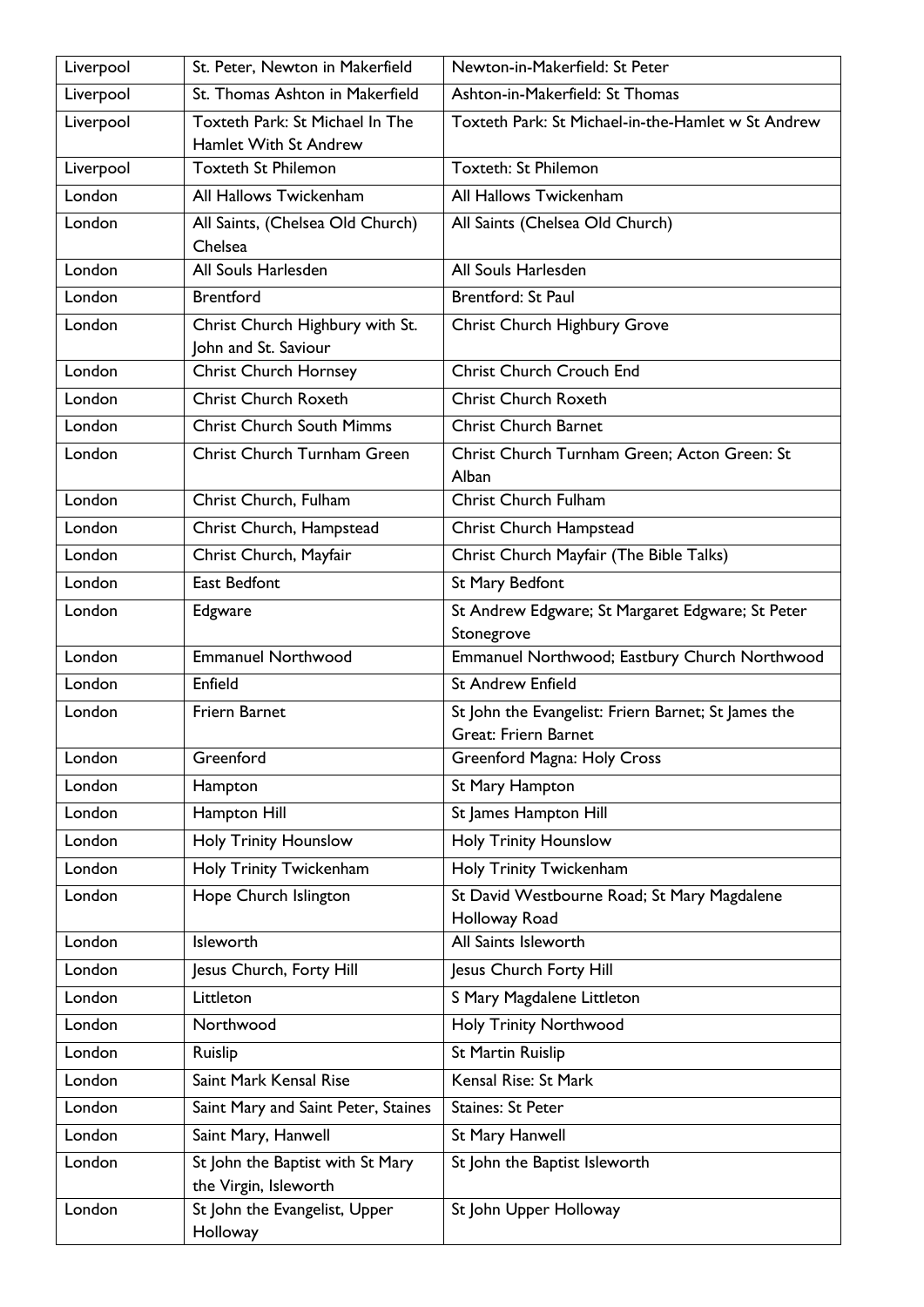| London | St Paul Hadley Wood                                   | Grace Church, Highlands                                                            |
|--------|-------------------------------------------------------|------------------------------------------------------------------------------------|
| London | St. Alphage, Hendon                                   | St Alphage Burnt Oak; St Augustine Grahame Park                                    |
| London | St. Andrew Roxbourne                                  | <b>St Andrew Roxbourne</b>                                                         |
| London | St. Andrew Southgate                                  | St Andrew Southgate                                                                |
| London | St. Barnabas Ealing                                   | S Barnabas Ealing                                                                  |
| London | St. Barnabas Kensington                               | St Barnabas Addison Road                                                           |
| London | St. Dunstan with St. Thomas, East<br>Acton            | <b>St Dunstan East Acton</b>                                                       |
| London | St. Gabriel and St. Michael,<br>Cricklewood           | St Gabriel: Cricklewood                                                            |
| London | St. George Enfield                                    | St George Freezywater                                                              |
| London | St. Hilda, Ashford                                    | St Hilda Ashford                                                                   |
| London | St. James Alperton                                    | Alperton Christ for All Nations; St James Alperton;<br>Alperton Tamil Congregation |
| London | St. James and St. John with St.<br>Peter, Clerkenwell | St James Clerkenwell                                                               |
| London | St. James with St. Matthew,<br><b>Muswell Hill</b>    | St James Muswell Hill                                                              |
| London | St. John Southall Green                               | St John: Southall Green                                                            |
| London | St. John the Baptist with Christ<br>Church, Hoxton    | Hoxton: St John the Baptist                                                        |
| London | St. John Whetstone                                    | St John Whetstone                                                                  |
| London | St. John with St. Andrew, Chelsea                     | Chelsea: St Andrew; Chelsea: St John, Worlds End                                   |
| London | St. John with St. James West Ealing                   | St John: West Ealing                                                               |
| London | St. John, Notting Hill                                | St John: Ladbrook Grove                                                            |
| London | St. Joseph the Worker Northolt,<br><b>West End</b>    | St Joseph the Worker: Northolt; St Hugh: Northolt                                  |
| London | St. Lawrence, Eastcote                                | St Lawrence Eastcote                                                               |
| London | St. Luke, South Kensington                            | <b>St Luke Redcliffe Gardens</b>                                                   |
| London | St. Mary Spring Grove                                 | St Luke: Isleworth; St Mary Spring Grove                                           |
| London | St. Mary the Virgin, Tottenham                        | St Mary the Virgin, Tottenham; Mission Church of the<br>Good Shepherd              |
| London | St. Mary with St. John Edmonton                       | St John: Dysons Road; St Marys                                                     |
| London | St. Mary, Paddington                                  | St Mary Paddington Green                                                           |
| London | St. Mary, Stoke Newington                             | St Mary Stoke Newington; Stoke Newington: Old<br>Parish Church                     |
| London | St. Matthew Willesden                                 | <b>St Matthew Willesden</b>                                                        |
| London | St. Matthew, Yiewsley                                 | <b>St Matthew Yiewsley</b>                                                         |
| London | St. Michael and All Angels Enfield                    | St Michael Gordon Hill                                                             |
| London | St. Michael and All Angels,<br>Stonebridge            | St Michael Stonebridge                                                             |
| London | St. Michael with St. Philip, Chester<br>Square        | St Michael Chester Square                                                          |
| London | St. Paul, Shadwell with St. James,<br>Ratcliffe       | St Paul Shadwell                                                                   |
| London | St. Paul, South Harrow                                | St Paul South Harrow                                                               |
| London | St. Peter Grange Park                                 | St Peter Grange Park                                                               |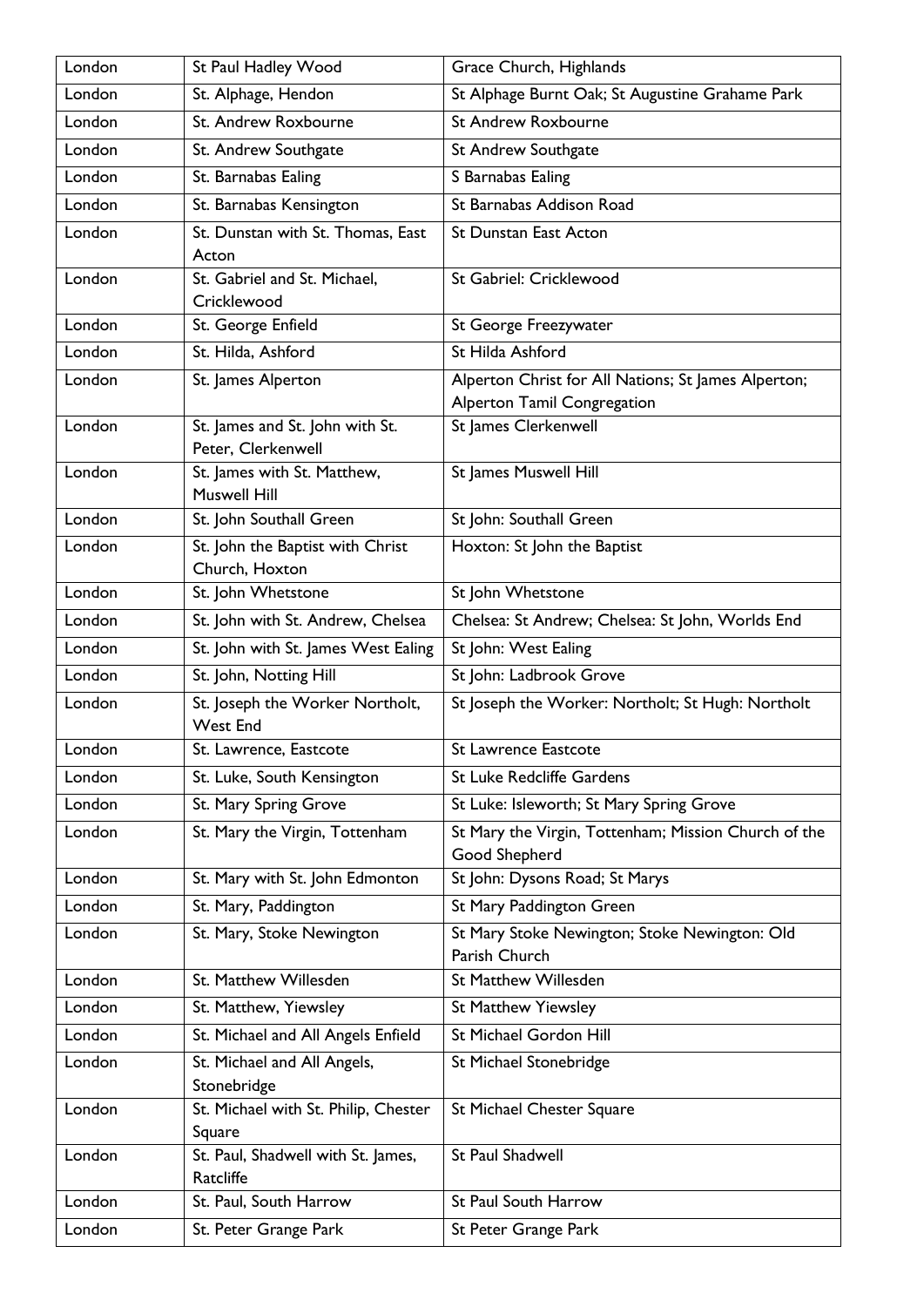| London     | St. Peter, Hammersmith                            | St Peter Hammersmith                                                                                    |
|------------|---------------------------------------------------|---------------------------------------------------------------------------------------------------------|
| London     | St. Saviour, Paddington                           | St Saviour Warwick Avenue                                                                               |
| London     | St. Simon, Hammersmith                            | St Simon Rockley Road                                                                                   |
| London     | St. Stephen Castle Hill Ealing                    | St Stephen West Ealing                                                                                  |
| London     | St. Thomas, Finsbury Park                         | St Thomas Finsbury Park                                                                                 |
| London     | The Trinity West Hampstead                        | Holy Trinity Hampstead                                                                                  |
| London     | Tollington                                        | St Mark Tollington Park                                                                                 |
| London     | Uxbridge                                          | St Margaret Uxbridge                                                                                    |
| London     | Walham Green, St. John with St.                   | St John Walham Green                                                                                    |
|            | James                                             |                                                                                                         |
| Manchester | <b>Astley Bridge</b>                              | Astley Bridge: St Paul                                                                                  |
| Manchester | <b>Bradshaw</b>                                   | <b>Bradshaw: St Maxentius</b>                                                                           |
| Manchester | Bury (St. Mary)                                   | Bury: St Mary the Virgin                                                                                |
| Manchester | Christ Church Ainsworth                           | Ainsworth: Christ Church                                                                                |
| Manchester | <b>Christ Church Chadderton</b>                   | Chadderton: Christ Church                                                                               |
| Manchester | <b>Christ Church Heaton</b>                       | Heaton: Christ Church                                                                                   |
| Manchester | Christ Church Pennington                          | Pennington: Christ Church; Sports Village Church                                                        |
| Manchester | Christ's Church Harwood                           | Harwood: Christ's Church                                                                                |
| Manchester | Clifton                                           | Clifton: St Anne; Clifton Green: St Thomas                                                              |
| Manchester | Deane                                             | Deane: St Mary the Virgin                                                                               |
| Manchester | East Crompton                                     | East Crompton: St James; East Crompton: St Saviour                                                      |
|            |                                                   | Mission Church                                                                                          |
| Manchester | <b>Emmanuel Chadderton</b>                        | Chadderton: St George                                                                                   |
| Manchester | Failsworth                                        | Failsworth: St John                                                                                     |
| Manchester | Farnworth and Kearsley                            | Farnworth: St John the Evangelist                                                                       |
| Manchester | Flixton                                           | Flixton: St Michael                                                                                     |
| Manchester | Holy Trinity Bardsley                             | Bardsley: Holy Trinity; Woodhouses Mission Church                                                       |
| Manchester | Holy Trinity, Shaw                                | Shaw: Holy Trinity                                                                                      |
| Manchester | Horwich                                           | Horwich: Holy Trinity                                                                                   |
| Manchester | Leefield                                          | Knoll Lane: St Agnes; Leesfield: St Thomas                                                              |
| Manchester | Leigh                                             | Leigh: St Mary the Virgin                                                                               |
| Manchester | Middleton                                         | Middleton: St Leonard                                                                                   |
| Manchester | Prestwich                                         | Prestwich: St Mary                                                                                      |
| Manchester | Saddleworth                                       | Saddleworth: Uppermill; Saddleworth: St Chad;                                                           |
| Manchester |                                                   | Saddleworth: Diggle Kilngreen Mission                                                                   |
| Manchester | Saint John the Baptist, Hey                       | Hey: St John the Baptist                                                                                |
|            | Saint John the Evangelist, Wingates               | Wingates: St John the Evangelist                                                                        |
| Manchester | Saint Stephen, Kearsley Moor                      | Kearsley Moor: St Stephen                                                                               |
| Manchester | Seven Saints, New Bury with<br><b>Great Lever</b> | Bolton-le-Moors: St Simon & St Jude; Newbury: St<br>George with St. James; Great Lever: St Michael w St |
|            |                                                   | Bartholomew; New Bury: St Catherine                                                                     |
| Manchester | St. Aidan Sudden and All Souls                    | Sudden: St Aidan                                                                                        |
|            | Heywood                                           |                                                                                                         |
| Manchester | St. Andrew, Blacklane Radcliffe                   | Radcliffe: St Andrew; See And Know                                                                      |
| Manchester | St. Anne, Longsight, Royton                       | Royton: St Anne, Longsight                                                                              |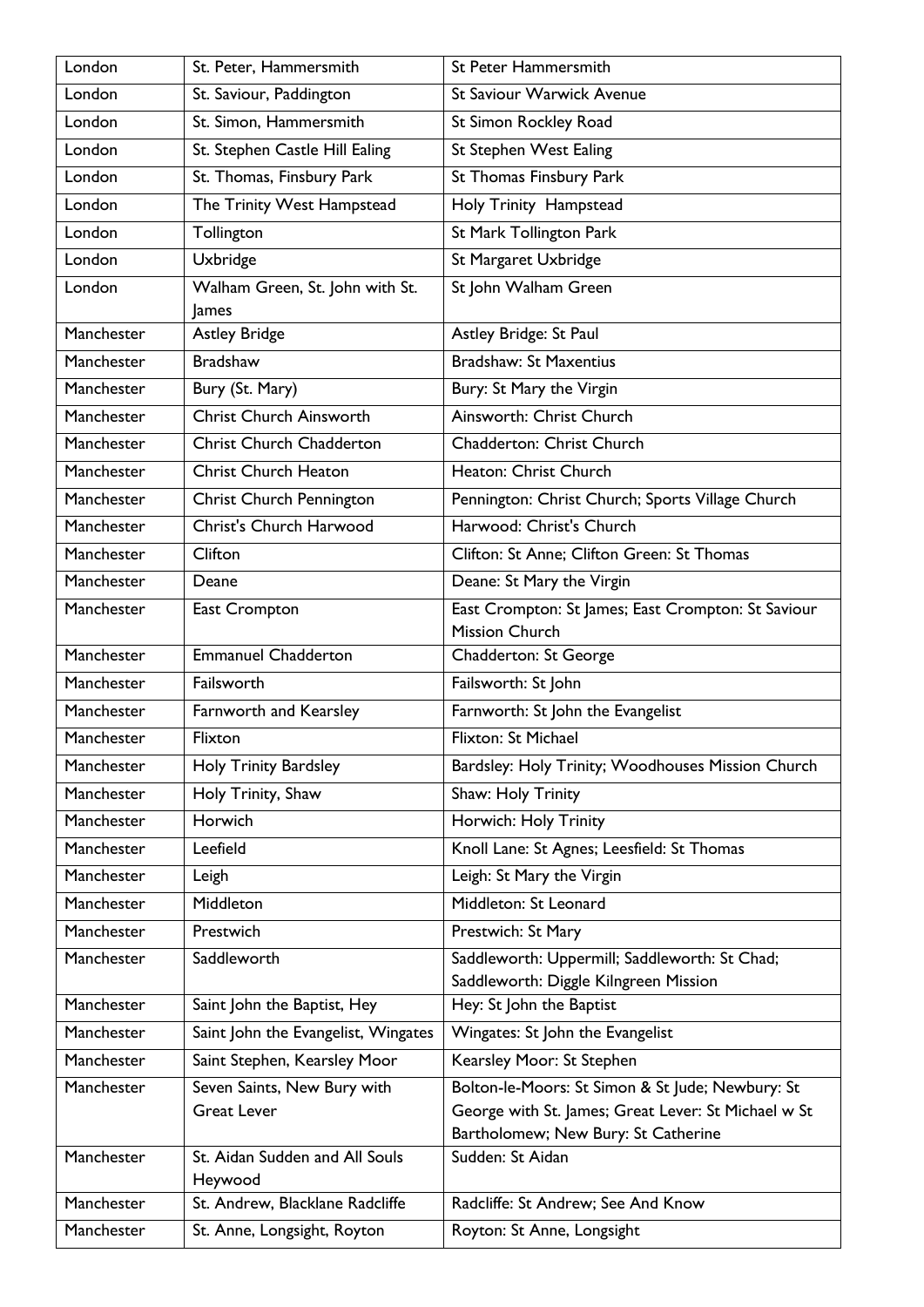| Manchester | St. Anne, Tottington                                 | <b>Tottington: St Anne</b>                                                                                |
|------------|------------------------------------------------------|-----------------------------------------------------------------------------------------------------------|
| Manchester | St. Augustine Tonge Moor                             | Crompton Way: St Aidan; Tonge Moor: St Augustine                                                          |
| Manchester | St. George, Mossley                                  | Mossley: St George                                                                                        |
| Manchester | St. Mark Worsley                                     | Boothstown: Church Institute, St Andrew's Chapel;                                                         |
|            |                                                      | Ellenbrook: St Mary the Virgin; Worsley: St Mark                                                          |
| Manchester | St. Mark, Heyside                                    | Heyside: St Mark                                                                                          |
| Manchester | St. Mary the Virgin Haughton                         | Haughton Green: St Mary the Virgin                                                                        |
| Manchester | St. Matthew and St. Luke                             | Chadderton: St Matthew                                                                                    |
|            | Chadderton                                           |                                                                                                           |
| Manchester | St. Matthew Little Lever                             | Little Lever: St Matthew                                                                                  |
| Manchester | St. Philip with St. Stephen Salford                  | Salford: St Philip w St Stephen                                                                           |
| Manchester | St. Stephen, Astley                                  | Astley: St Stephen                                                                                        |
| Manchester | Stoneclough                                          | Ringley: St Saviour; Prestolee: Holy Trinity                                                              |
| Manchester | Swinton and Pendlebury                               | Swinton: St Peter; Wardley: All Saints; Pendlebury: St<br>Augustine                                       |
| Manchester | The Good Shepherd and St<br>Barnabas, Eastlands      | Church of the Resurrection and St Barnabas                                                                |
| Manchester | Thornham with Gravel Hole                            | Thornham: St John                                                                                         |
| Newcastle  | Morpeth                                              | Morpeth: St Aidan; Morpeth: St Mary the Virgin;                                                           |
|            |                                                      | Morpeth: St James the Great                                                                               |
| Newcastle  | <b>North Shields</b>                                 | North Shields: Christ Church                                                                              |
| Newcastle  | St. George, Cullercoats                              | <b>Cullercoats: St George</b>                                                                             |
| Newcastle  | St. Mark, Shiremoor                                  | Shiremoor: St Mark                                                                                        |
|            |                                                      |                                                                                                           |
| Norwich    | Attleborough                                         | Attleborough: Assumption of the Blessed Virgin Mary                                                       |
| Norwich    | Cromer                                               | Cromer: St Peter & St Paul; Suffield Park: St Martin                                                      |
| Norwich    | Earlham                                              | Earlham: St Elizabeth; Earlham: St Anne; Earlham: St<br>Mary                                              |
| Norwich    | Gorleston                                            | Cliff Park Community Church; Gorleston: St Andrew                                                         |
| Norwich    | <b>Great Yarmouth</b>                                | Great Yarmouth: St Paul; Great Yarmouth: St                                                               |
|            |                                                      | Nicholas; Southtown: St Mary                                                                              |
| Norwich    | King's Lynn St. Margaret with St.<br><b>Nicholas</b> | Kings Lynn: St Margaret                                                                                   |
| Norwich    | Most Holy Trinity Heigham                            | Heigham: Holy Trinity                                                                                     |
| Norwich    | Norwich Cathedral                                    | Norwich Cathedral                                                                                         |
| Norwich    | St. Thomas Heigham                                   | Heigham: St Thomas                                                                                        |
| Oxford     | Amersham                                             | Amersham: St Mary the Virgin; Coleshill: All Saints                                                       |
| Oxford     | Arborfield                                           | Church@TheGreen; Arborfield: St Bartholomew                                                               |
| Oxford     | Banbury St. Paul                                     | Banbury: St Paul; Banbury St Paul (St Paul's Church                                                       |
| Oxford     | <b>Barkham</b>                                       | Centre)<br>Barkham: St James                                                                              |
| Oxford     | Barley Hill Church                                   | Barley Hill Church                                                                                        |
| Oxford     | <b>Bicester Emmanuel</b>                             | <b>Emmanuel Church Bicester</b>                                                                           |
| Oxford     | Bletchley                                            | Bletchley: St Mary                                                                                        |
| Oxford     | <b>Bracknell</b>                                     |                                                                                                           |
| Oxford     | Chalfont St. Peter                                   | Bracknell: Holy Trinity; Harmanswater: St Paul<br>Oval Way: All Saints; Chalfont: St Peter; Horn Hill: St |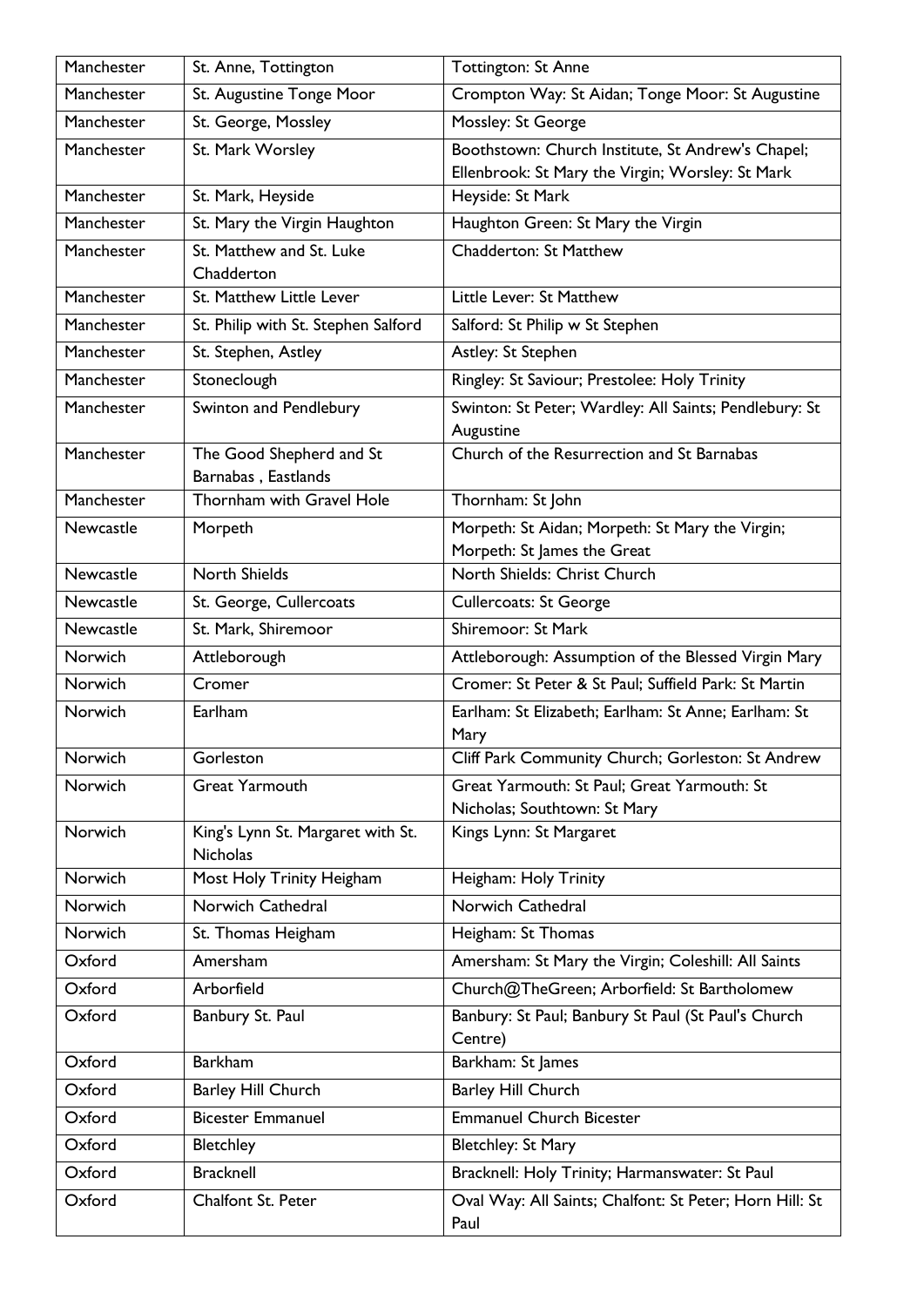| Oxford       | Chesham Bois                            | Chesham Bois: St Leonard                                            |
|--------------|-----------------------------------------|---------------------------------------------------------------------|
| Oxford       | <b>Chipping Norton</b>                  | Over Norton: St James; Chipping Norton: St Mary the                 |
|              |                                         | Virgin                                                              |
| Oxford       | Earley                                  | Earley: St Peter                                                    |
| Oxford       | <b>Earley Trinity</b>                   | Earley: Trinity                                                     |
| Oxford       | Finchampstead and California            | Finchampstead: St James; St Eligius, Arborfield Green;              |
|              |                                         | California: St Mary & St John                                       |
| Oxford       | <b>Great Marlow with Marlow</b>         | Marlow: All Saints                                                  |
|              | Bottom, Little Marlow and Bisham        |                                                                     |
| Oxford       | Henley-on-Thames Holy Trinity           | Henley-on- Thames: Holy Trinity                                     |
| Oxford       | High Wycombe All Saints                 | High Wycombe: All Saints                                            |
| Oxford       | High Wycombe Christ the Servant<br>King | High Wycombe: Christ the Servant King                               |
| Oxford       | Loudwater                               | Loudwater: St Peter                                                 |
| Oxford       | <b>Oxford Cathedral</b>                 | <b>Christ Church Oxford</b>                                         |
| Oxford       | Oxford St. Matthew                      | Canning Crescent: St Luke; Oxford: St Matthew                       |
| Oxford       | Reading, St. Matthew                    | Reading: St Matthew                                                 |
| Oxford       | Sandhurst                               | Sandhurst: St Michael & All Angels                                  |
| Oxford       | Sonning                                 | Sonning: St Andrew                                                  |
| Oxford       | St. Agnes with St. Paul, Reading        | Reading: St Paul (Whitley); Reading: St Agnes; Reading:             |
|              |                                         | St Barnabas                                                         |
| Oxford       | St. Lawrence Reading                    | Reading: St Laurence                                                |
| Oxford       | St. Paul Wokingham                      | Wokingham: St Paul; Woosehill Conventional District;                |
|              |                                         | Embrook: St Nicholas                                                |
| Oxford       | St. Paul, Slough                        | Slough: St Paul                                                     |
| Oxford       | St. Peter Furze Platt                   | Furze Platt: St Peter; Maidenhead: St Marks hospital                |
| Oxford       | Sunninghill and South Ascot             | Sunninghill: St Michael & All Angels                                |
| Oxford       | <b>Walton Holy Trinity</b>              | <b>Walton: Holy Trinity</b>                                         |
| Oxford       | Wargrave                                | Wargrave: St Mary the Virgin; Knowl Hill: St Peter;                 |
|              |                                         | Warren Row: St Paul                                                 |
| Oxford       | Witney                                  | Curbridge: St John the Baptist; Witney: St Mary the                 |
|              |                                         | Virgin; Wood Green: Holy Trinity; Hailey: St John the<br>Evangelist |
| Oxford       | <b>Woodley Emmanuel</b>                 | Woodley: Emmanuel Church                                            |
| Peterborough | <b>Barton Seagrave</b>                  | Barton Seagrave: St Botolph                                         |
| Peterborough | Desborough                              | Desborough: St Giles                                                |
| Peterborough | Kettering                               | Kettering: St Peter & St Paul; Kettering: St Michael &              |
|              |                                         | All Angels                                                          |
| Peterborough | Moulton                                 | Moulton: St Peter & St Paul                                         |
| Peterborough | Oundle                                  | Oundle: St Peter                                                    |
| Peterborough | St. Andrew Kettering                    | Kettering: St Andrew                                                |
| Peterborough | Towcester                               | Towcester: St Lawrence                                              |
| Peterborough | Werrington                              | Werrington: St John the Baptist; Werrington:                        |
|              |                                         | Emmanuel                                                            |
| Peterborough | Whitefriars, Rushden                    | Rushden: Whitefriars                                                |
| Portsmouth   | Catherington                            | Catherington: All Saints                                            |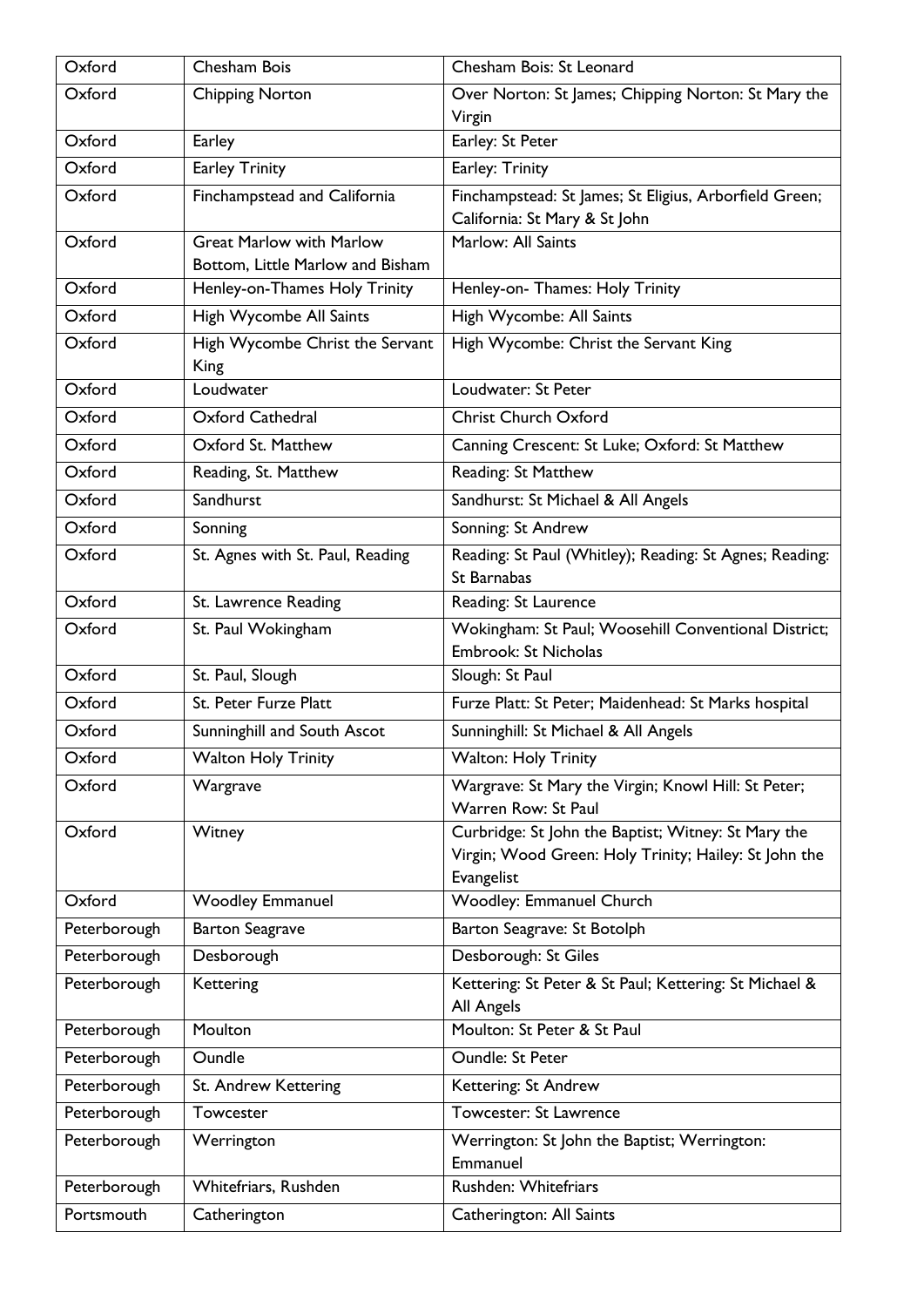| Portsmouth | Ryde                                     | Ryde: St James                                                                          |
|------------|------------------------------------------|-----------------------------------------------------------------------------------------|
| Portsmouth | St. Alban Portsea                        | Portsea: St Alban, Copnor                                                               |
| Portsmouth | St. John the Baptist, Rowlands<br>Castle | Rowlands Castle: St John the Baptist                                                    |
| Portsmouth | St. Mary Hook-with-Warsash               | Hook w Warsash: St Mary                                                                 |
| Portsmouth | St. Mary, Portsea                        | Portsea: St Mary                                                                        |
| Portsmouth | Warblington with Emsworth                | Warblington: St Thomas a Becket; Emsworth: St James                                     |
| Portsmouth | West Leigh, St. Alban                    | West Leigh: St Alban                                                                    |
| Rochester  | All Saints, Belvedere                    | <b>Belvedere: All Saints</b>                                                            |
| Rochester  | Chevening                                | Chevening: St Botolph                                                                   |
| Rochester  | Christ Church, Bexley Heath              | Bexleyheath: Christ Church                                                              |
| Rochester  | Christ Church and St Paul Anerley        | Anerley: Christ Church; Anerley: St Paul                                                |
| Rochester  | Christ Church, Beckenham                 | Beckenham: Christ Church                                                                |
| Rochester  | Christ Church, Chislehurst               | Chislehurst: Christ Church                                                              |
| Rochester  | Christ Church, Dartford                  | Dartford: Christ Church                                                                 |
| Rochester  | Christ Church, Longlands, Sidcup         | Sidcup: Christ Church                                                                   |
| Rochester  | Christ Church, Milton                    | Milton-next-Gravesend: Christ Church                                                    |
| Rochester  | Crayford                                 | Crayford: St Paulinus                                                                   |
| Rochester  | Edenbridge                               | Edenbridge: St Peter & St Paul                                                          |
| Rochester  | Falconwood, Bishop Ridley                | Falconwood: Bishop Ridley                                                               |
| Rochester  | Farnborough                              | Farnborough: St Giles                                                                   |
| Rochester  | Hayes                                    | Hayes: St Mary the Virgin                                                               |
| Rochester  | Hildenborough                            | Hildenborough: St John the Evangelist                                                   |
| Rochester  | Kemsing and Woodlands                    | Kemsing: St Mary the Virgin                                                             |
| Rochester  | Leybourne                                | Leybourne: St Peter & St Paul                                                           |
| Rochester  | Orpington                                | Orpington: All Saints                                                                   |
| Rochester  | Rochester Cathedral                      | <b>Rochester Cathedral</b>                                                              |
| Rochester  | St. James Tunbridge Wells                | Tunbridge Wells: St James                                                               |
| Rochester  | St. John the Baptist, Beckenham          | Beckenham: St John the Baptist, Eden Park                                               |
| Rochester  | St. Luke, Tunbridge Wells                | Tunbridge Wells: St Luke                                                                |
| Rochester  | St. Mark, Gillingham                     | Gillingham: St Mark                                                                     |
| Rochester  | St. Paul Rusthall                        | Rusthall: St Paul                                                                       |
| Rochester  | Tunbridge Wells, St. Mark                | Tunbridge Wells: St Mark (Broadwater Down)                                              |
|            | (broadwater Down)                        |                                                                                         |
| Rochester  | <b>West Malling</b>                      | King's Hill Community Hall; West Malling: St Mary                                       |
| Salisbury  | All Saints Branksome Park                | Branksome Park: All Saints                                                              |
| Salisbury  | Canford Heath                            | Canford Heath: St Paul                                                                  |
| Salisbury  | Ferndown                                 | Ferndown: St Mary                                                                       |
| Salisbury  | Sherborne with Castleton                 | Sherborne: Abbey Church of St Mary; Sherborne: St<br>Paul; Castleton: St Mary Magdalene |
| Salisbury  | St. Aldhelm Branksome                    | Branksome: St Aldhelm                                                                   |
| Salisbury  | St. James, Southbroom                    | Southbroom: St James                                                                    |
| Salisbury  | St. Luke Parkstone                       | Parkstone: St Luke                                                                      |
| Salisbury  | St. Mark Talbot Village                  | Talbot Village: St Mark; Wallisdown: St Saviour                                         |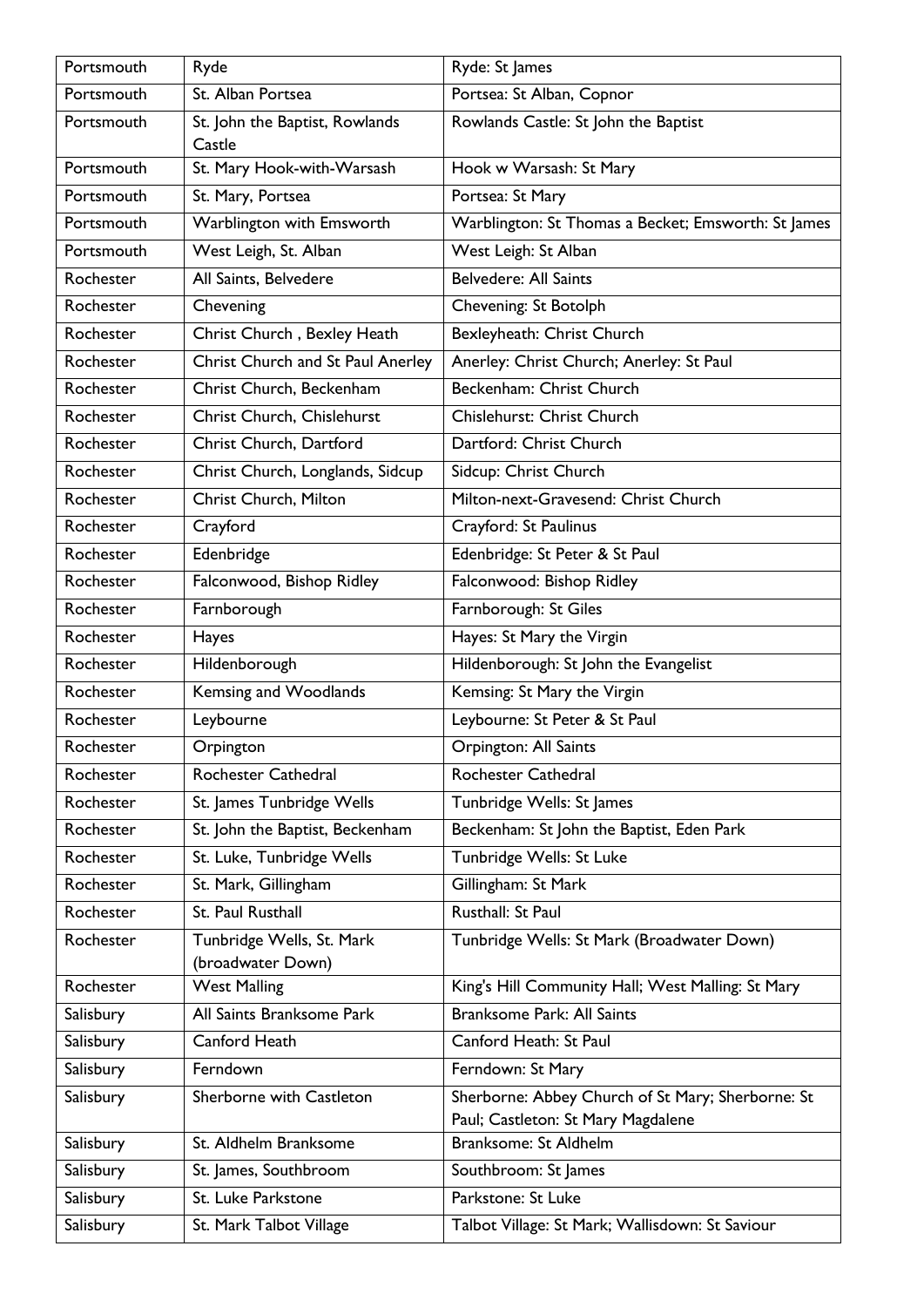| Salisbury | St. Thomas, Trowbridge                                                | Trowbridge: St Thomas                                                              |
|-----------|-----------------------------------------------------------------------|------------------------------------------------------------------------------------|
| Salisbury | The Holy Angels Lilliput                                              | Lilliput: The Holy Angels                                                          |
| Sheffield | Gleadless Valley                                                      | Gleadless Valley: Holy Cross                                                       |
| Sheffield | Kendray                                                               | Kendray: St Andrew                                                                 |
| Sheffield | <b>Sheffield Manor</b>                                                | Sheffield Manor: St Swithun; Sheffield Manor: St Aidan                             |
|           |                                                                       | w St Luke; Sheffield Manor: William Temple                                         |
| Sheffield | St Thomas Church at Philadelphia                                      | St Thomas, Philadelphia                                                            |
| Sheffield | Ex. Par<br>St. Chad, Norton Woodseats                                 | Norton Woodseats: St Chad                                                          |
| Sheffield | St. Luke Lodge Moor                                                   | Lodge Moor: St Luke                                                                |
| Sheffield | St. Timothy Crookes                                                   | Crookes: St Timothy                                                                |
| Sheffield | Wadsley                                                               | Wadsley                                                                            |
| Sheffield |                                                                       |                                                                                    |
|           | Wickersley                                                            | Wickersley: St Alban<br><b>Blackheath: All Saints</b>                              |
| Southwark | All Saints, Blackheath                                                |                                                                                    |
| Southwark | All Saints, Hatcham Park                                              | Hatcham Park: All Saints                                                           |
| Southwark | <b>Battersea Fields</b>                                               | Battersea Fields: St Saviour; Battersea Fields: St                                 |
| Southwark | <b>Benhilton</b>                                                      | George w St Andrew; Battersea Fields: All Saints<br><b>Benhilton: All Saints</b>   |
| Southwark | Chipstead                                                             | Chipstead: St Margaret                                                             |
| Southwark | <b>Christ Church Camberwell</b>                                       | Camberwell: Christ Church                                                          |
| Southwark | Christ Church, Gipsy Hill                                             | Gipsy Hill: Christ Church                                                          |
| Southwark | <b>Christ Church, Shooters Hill</b>                                   | Shooters Hill: Christ Church                                                       |
|           |                                                                       |                                                                                    |
| Southwark | Deptford St. John with Holy<br><b>Trinity</b>                         | Deptford: St John; Holy Trinity: Centre Mission Hall                               |
| Southwark | East Greenwich                                                        | Westcombe Park: St George; Greenwich Peninsula:                                    |
|           |                                                                       | Holy Trinity; East Greenwich: Christ Church                                        |
| Southwark | East Wickham                                                          | East Wickham: St Michael                                                           |
| Southwark | Felbridge                                                             | Felbridge: St John                                                                 |
| Southwark | Forest Hill, Saint George with                                        | Lower Sydenham: St Michael & All Angels; Perry Hill:                               |
|           | Lower Sydenham, Saint Michael<br>and All Angels                       | St George                                                                          |
| Southwark | Greenwich, St. Alfege                                                 | Greenwich: St Alfege; Okutendereza Mu Luganda                                      |
|           |                                                                       | (Lugandan congregation at St Alphege Greenwich)                                    |
| Southwark | Holy Trinity with St. Matthew,                                        | Southwark: St Matthew                                                              |
|           | Southwark                                                             |                                                                                    |
| Southwark | Kennington St. John the Divine                                        | Kennington: St John the Divine w St James the Apostle                              |
| Southwark | with St. James the Apostle<br>Kew                                     | Kew: St Anne                                                                       |
| Southwark | Kew St. Luke                                                          | Kew: St Luke                                                                       |
| Southwark | Malden                                                                |                                                                                    |
|           |                                                                       | Malden: St John the Baptist                                                        |
| Southwark | Morden                                                                | Morden: St Lawrence                                                                |
| Southwark | North Lambeth                                                         | Vauxhall: St Peter; Kennington Cross: St Anselm                                    |
| Southwark | Oxted                                                                 | Oxted: St Mary the Virgin                                                          |
| Southwark | Richmond St Mary Magdalene w St                                       | Richmond: St Matthias; Richmond: St John the Divine;                               |
| Southwark | Matthias and St John the Divine<br>Springfield Church, Wallington Ex. | Richmond: St Mary Magdalene<br>Wallington: Springfield Mission Church; Springfield |
|           | Par                                                                   | Church, Roundshaw                                                                  |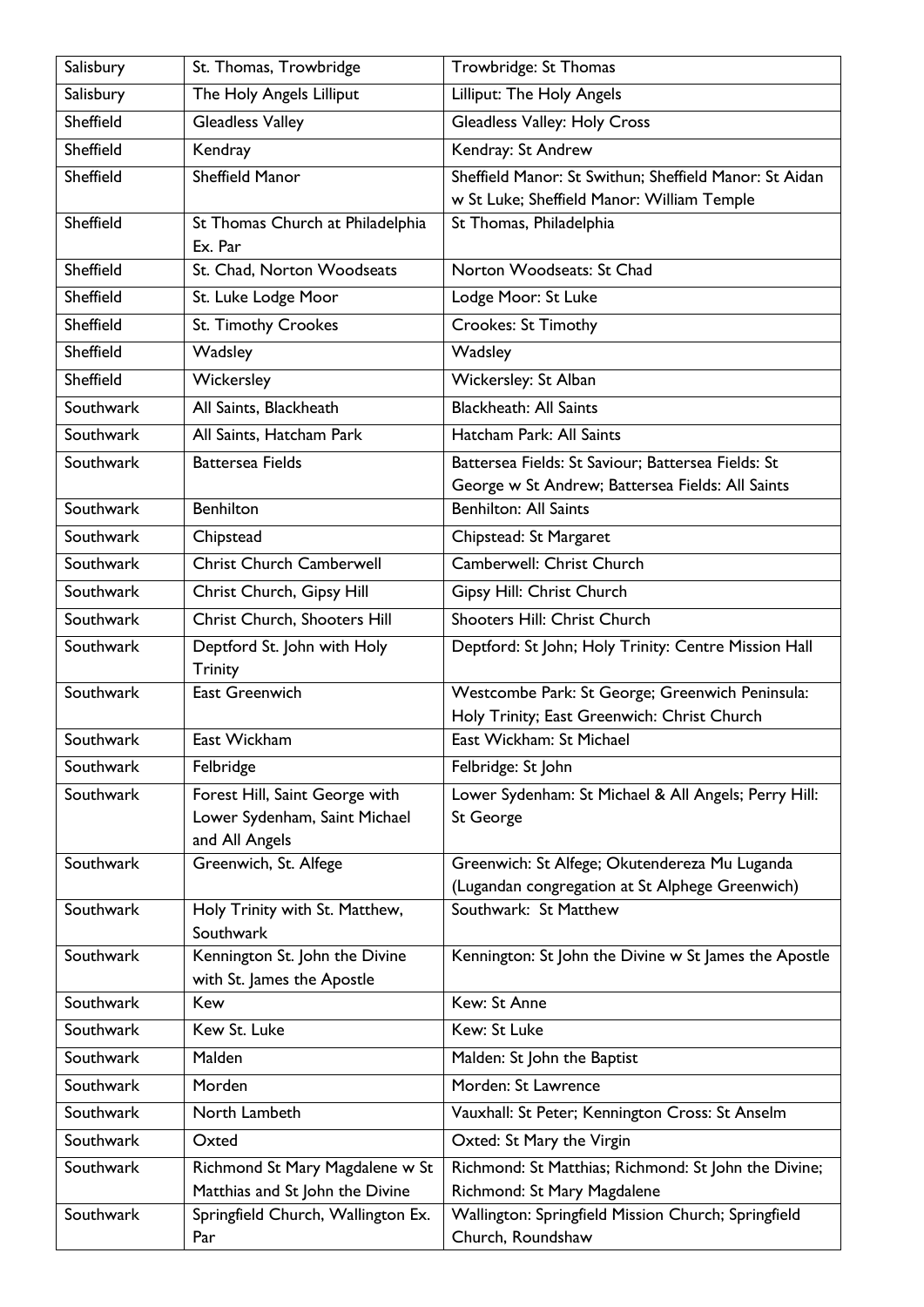| Southwark                 | St. Barnabas, Clapham Common                          | Clapham Common: St Barnabas                       |
|---------------------------|-------------------------------------------------------|---------------------------------------------------|
| Southwark                 | St. John Redhill                                      | Redhill: St John the Evangelist                   |
| Southwark                 | St. John the Evangelist Hurst<br>Green                | Hurst Green: St John the Evangelist               |
| Southwark                 | St. Jude with St. Aidan, Thornton<br>Heath            | Thornton Heath: St Jude w St Aidan                |
| Southwark                 | St. Laurence, Catford                                 | Catford: St Laurence                              |
| Southwark                 | St. Leonard, Streatham                                | Streatham: St Leonard                             |
| Southwark                 | St. Mark, Kennington                                  | Kennington: St Mark                               |
| Southwark                 | St. Mark, Mitcham                                     | Mitcham: St Mark                                  |
| Southwark                 | St. Mary Magdalene Peckham                            | Peckham: St Mary Magdalene                        |
| Southwark                 | St. Matthew Surbiton                                  | <b>Surbiton: St Matthew</b>                       |
| Southwark                 | St. Michael and All Angels,<br><b>Blackheath Park</b> | Blackheath Park: St Michael & All Angels          |
| Southwark                 | St. Mildred, Addiscombe                               | Addiscombe: St Mildred                            |
| Southwark                 | St. Mildred, Burnt Ash Hill, Lee                      | Lee: St Mildred                                   |
| Southwark                 | St. Paul Kingston Hill                                | Kingston Hill: St Paul                            |
| Southwark                 | St. Peter, Deptford                                   | <b>Brockley: St Peter</b>                         |
| Southwark                 | St. Swithun, Hither Green,<br>Lewisham                | Lewisham: St Swithun, Hither Green                |
| Southwark                 | Surbiton St. Andrew and St. Mark                      | Surbiton: St Mark; Surbiton: St Andrew            |
| Southwark                 | Telford Park, Saint Thomas with<br>Saint Stephen      | Telford Park: St Thomas; Clapham Park: St Stephen |
| Southwark                 | Thamesmead                                            | Thamesmead: Church of the Cross                   |
| Southwark                 | Thamesmead                                            | Abbey Wood: William Temple                        |
| Southwark                 | The Ascension Balham Hill                             | <b>Balham Hill: The Ascension</b>                 |
| Southwark                 | The Good Shepherd Carshalton<br><b>Beeches</b>        | Carshalton Beeches: The Good Shepherd             |
| Southwark                 | The Good Shepherd with St.<br>Peter, Lee              | Lee: The Good Shepherd; Lee: St Peter             |
| Southwark                 | <b>Tooting Graveney</b>                               | Tooting Graveney: St Nicholas                     |
| Southwark                 | Wallington, Holy Trinity                              | <b>Wallington: Holy Trinity</b>                   |
| Southwark                 | Wandsworthn Saint Anne with<br>Saint Faith            | Wandsworth: St Anne                               |
| Southwark                 | <b>West Wickham</b>                                   | West Wickham: St John                             |
| Southwell &<br>Nottingham | <b>Bestwood Park</b>                                  | <b>Bestwood Park Church</b>                       |
| Southwell &<br>Nottingham | <b>Bulwell</b>                                        | Bulwell: St Mary the Virgin & All Souls           |
| Southwell &               | Chilwell                                              | Chilwell: Christ Church                           |
| Nottingham<br>Southwell & | Gamston and Bridgford                                 | Gamston: St Luke                                  |
| Nottingham                |                                                       |                                                   |
| Southwell &               | Gedling                                               | Gedling: All Hallows                              |
| Nottingham                |                                                       |                                                   |
| Southwell &               | Holy Trinity, Southwell                               | Southwell: Holy Trinity                           |
| Nottingham                |                                                       |                                                   |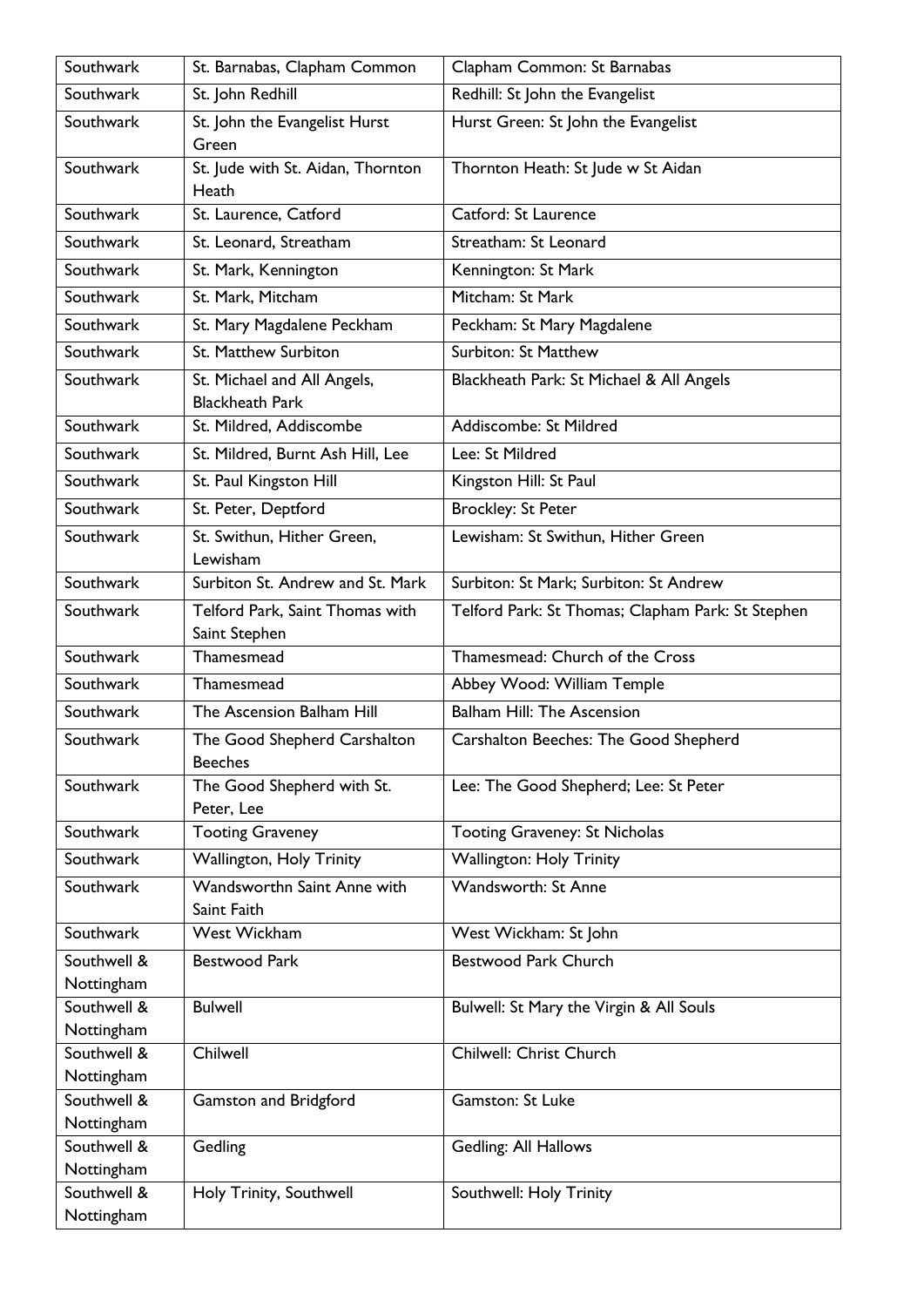| Southwell &                 | Mansfield Woodhouse            | Mansfield Woodhouse: St Edmund King & Martyr;       |
|-----------------------------|--------------------------------|-----------------------------------------------------|
| Nottingham                  |                                | Pleasley Vale: St Chad                              |
| Southwell &                 | Southwell Minster (St Mary the | <b>Southwell Minster</b>                            |
| Nottingham                  | Virgin)                        |                                                     |
| Southwell &                 | St. Margaret Aspley            | Aspley: St Margaret                                 |
| Nottingham                  |                                |                                                     |
| Southwell &                 | St. Mark, Woodthorpe           | Woodthorpe: St Mark                                 |
| Nottingham<br>Southwell &   |                                |                                                     |
| Nottingham                  | St. Nicholas Nottingham        | Nottingham: St Nicholas                             |
| Southwell &                 | Stapleford                     | Stapleford: St Helen; Stapleford: St Luke           |
| Nottingham                  |                                |                                                     |
| Southwell &                 | Trinity Church Nottingham      | Trinity Church Nottingham                           |
| Nottingham                  |                                |                                                     |
| Southwell &                 | <b>West Bridgford</b>          | West Bridgford: St Giles                            |
| Nottingham                  |                                |                                                     |
| St.Albans                   | Biggleswade                    | Biggleswade: St Andrew                              |
| St.Albans                   | <b>Bishop's Stortford</b>      | Bishops Stortford: St Michael                       |
| St.Albans                   | Boxmoor                        | Boxmoor: St John the Evangelist                     |
| St.Albans                   | Chorleywood: St. Andrew        | Chorleywood: St Andrew                              |
| St.Albans                   | Christ Church Little Heath     | Little Heath: Christ Church                         |
| St.Albans                   | Christ Church, Bedford         | Bedford: Christ Church                              |
| St.Albans                   | Dunstable                      | Dunstable: Priory Church of St Peter; Dunstable: St |
|                             |                                | Fremund the Martyr; Dunstable: St Augustine of      |
|                             |                                | Canterbury; Dunstable: St Katherine of Genoa (LEP)  |
| St.Albans                   | <b>Flitwick</b>                | Flitwick: St Andrew; Flitwick: St Peter & St Paul   |
| St.Albans                   | Hitchin                        | Hitchin: St Mary                                    |
| St.Albans                   | Luton                          | Luton: St Mary                                      |
| St.Albans                   | Norton                         | Norton: St George; Norton: St Nicholas              |
| St.Albans                   | Royston                        | Royston: St John the Baptist                        |
| St.Albans                   | St. Hugh Lewsey Luton          | Luton, Lewsey: St Hugh                              |
| St.Albans                   | St. John the Baptist Harpenden | Harpenden: St John the Baptist                      |
|                             |                                |                                                     |
| St.Albans                   | St. Luke, Watford              | Watford: St Luke                                    |
| St.Albans                   | St. Peter, St. Albans          | St Albans: St Peter                                 |
| St.Albans                   | Thorley                        | Thorley: St James the Great; Thorley: Christian     |
|                             |                                | Centre; Thorley, St Barnabas Centre                 |
| St.Albans                   | Welwyn Garden City             | Welwyn Garden City: St Francis of Assisi            |
| St.Albans                   | Wheathampstead                 | Gustard Wood: St Peter; Wheathampstead: St Helen    |
| St.Edmundsbury              | Christ Church, Felixstowe      | Felixstowe: Christ Church                           |
| & Ipswich                   |                                |                                                     |
| St.Edmundsbury              | St. Augustine, Ipswich         | Ipswich: St Augustine of Hippo                      |
| & Ipswich                   |                                |                                                     |
| St.Edmundsbury<br>& Ipswich | St. James Bury St. Edmunds     | St Edmundsbury Cathedral                            |
| St.Edmundsbury              | St. John the Evangelist,       | Woodbridge: St John the Evangelist                  |
| & Ipswich                   | Woodbridge                     |                                                     |
| St.Edmundsbury              | St. Margaret, Ipswich          | Ipswich: St Margaret                                |
| & Ipswich                   |                                |                                                     |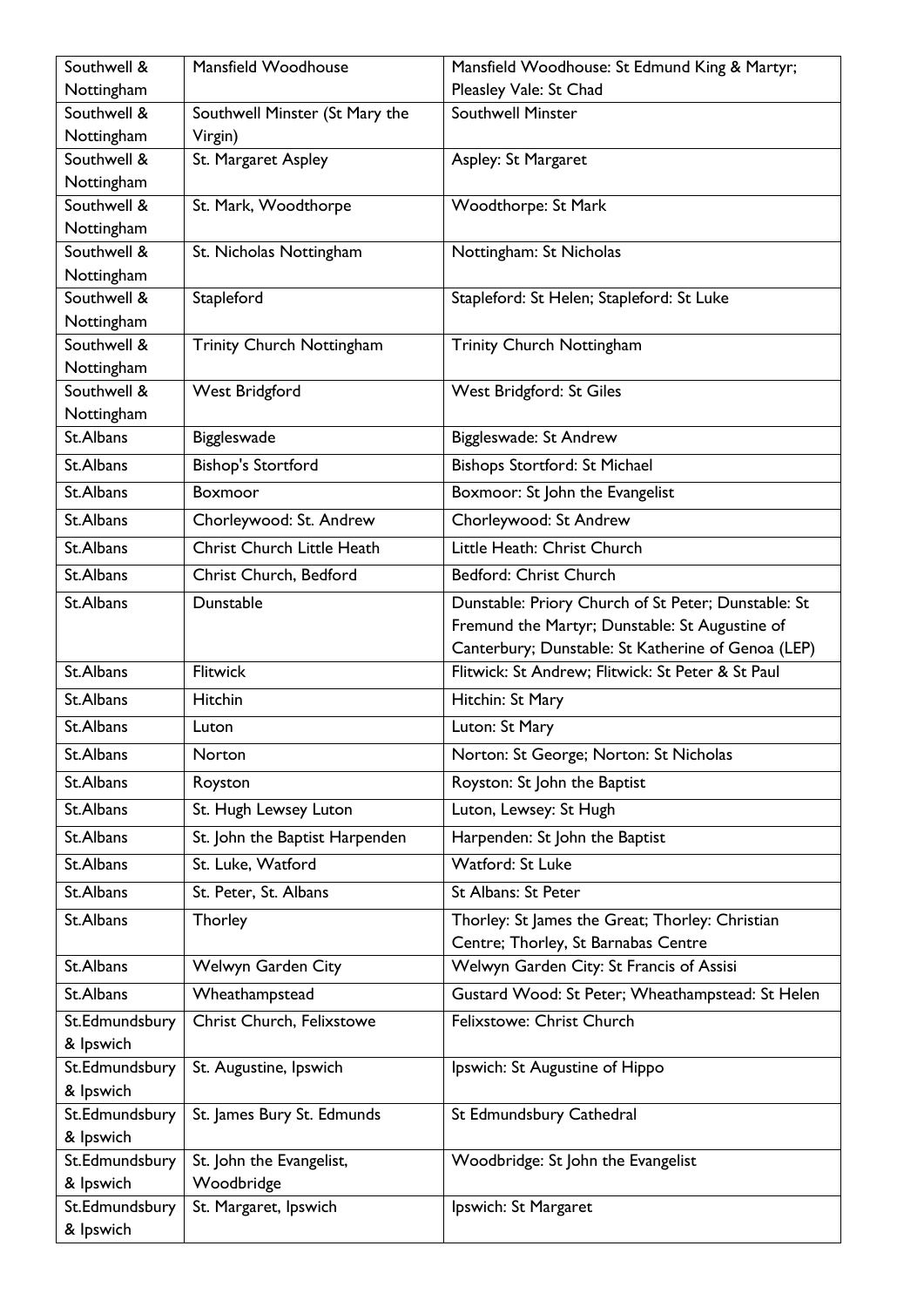| St.Edmundsbury | St. Mary Stoke with St. Peter       | Ipswich: St Francis; Ipswich: St Mary at Stoke; Ipswich:           |
|----------------|-------------------------------------|--------------------------------------------------------------------|
| & Ipswich      | Stoke Park and St. Francis with St. | <b>St Peter</b>                                                    |
|                | Clare, Ipswich                      |                                                                    |
| Truro          | St. Anta and All Saints, Carbis Bay | Carbis Bay: St Anta & All Saints                                   |
| Truro          | St. Kea                             | Old Kea Church; St Kea: All Hallows                                |
| Truro          | St. Mabyn                           | St Mabyn: St Mabena                                                |
| Truro          | St. Mary Truro                      | Truro Cathedral; St Marys Church                                   |
| Winchester     | <b>Bursledon</b>                    | Bursledon: St Leonard; Bursledon: St Paul, Pilands<br>Wood         |
| Winchester     | Hartley Wintney and Elvetham        | Hartley Wintney w Elvetham: St John the Evangelist                 |
| Winchester     | Hordle                              | Hordle: All Saints; Hordle: St Andrew, Tiptoe                      |
| Winchester     | Romsey                              | Romsey: St Mary & St Ethelflaeda                                   |
| Winchester     | St. Boniface, Chandlers Ford        | Chandler's Ford: St Martin; Chandler's Ford: St<br><b>Boniface</b> |
| Winchester     | St. Christopher, Southbourne        | Bournemouth: St Christopher, Southbourne                           |
| Winchester     | St. Clement Bournemouth             | <b>Bournemouth: St Clement</b>                                     |
| Winchester     | St. James, Pokesdown                | Bournemouth: St James, Pokesdown                                   |
| Winchester     | St. James, Shirley                  | Shirley: St James; Shirley: St John                                |
| Winchester     | St. Mary Bransgore                  | Bransgore: St Mary the Virgin; Thorney Hill: All Saints            |
| Winchester     | St. Matthew, Winchester             | Winchester: St Paul; Winchester: St Matthew                        |
| Winchester     | St. Saviour Iford                   | Bournemouth: St Saviour, Iford                                     |
| Winchester     | St. Thomas, Fair Oak                | Fair Oak: St Thomas                                                |
| Winchester     | The Ascension Bitterne Park         | <b>Bitterne Park: The Ascension</b>                                |
| Winchester     | The Holy Saviour Bitterne           | Bitterne: Holy Saviour                                             |
| Winchester     | Throop                              | Throop: St Paul                                                    |
| Winchester     | Westbourne: Christ Church           | Westbourne: Christ Church                                          |
| Winchester     | Winchester Cathedral                | <b>Winchester Cathedral</b>                                        |
| Winchester     | Winton, Moordown and<br>Charminster | Bournemouth: St Luke                                               |
| Winchester     | Yateley                             | Yateley: St Peter                                                  |
| Worcester      | Coseley                             | Coseley: Christ Church                                             |
| Worcester      | Dudley Wood and Cradley Heath       | Dudley Wood: St John                                               |
| Worcester      | Malvern St. Andrew                  | Malvern: St Andrew                                                 |
| Worcester      | St. Nicholas and All Saints         | Worcester: St Helen; Worcester: St Nicholas & All                  |
|                | Worcester                           | <b>Saints</b>                                                      |
| Worcester      | <b>Worcester Cathedral</b>          | <b>Worcester Cathedral</b>                                         |
| York           | <b>Bridlington</b>                  | Bridlington: Priory Church (St Mary)                               |
| York           | Christ Church, Bridlington Quay     | Bridlington Quay: Christ Church                                    |
| York           | Dringhouses                         | Dringhouses: St Edward the Confessor                               |
| York           | Guisborough                         | Guisborough: St Nicholas                                           |
| York           | Hessle                              | Hessle: All Saints                                                 |
| York           | Hutton Cranswick                    | Hutton Cranswick: St Peter                                         |
| York           | Ingleby Barwick                     | Ingleby Barwick: St Francis                                        |
| York           | St. Alban Hull                      | Hull: St Alban                                                     |
| York           | St. James, Selby                    | Selby: St James; Edge Community                                    |